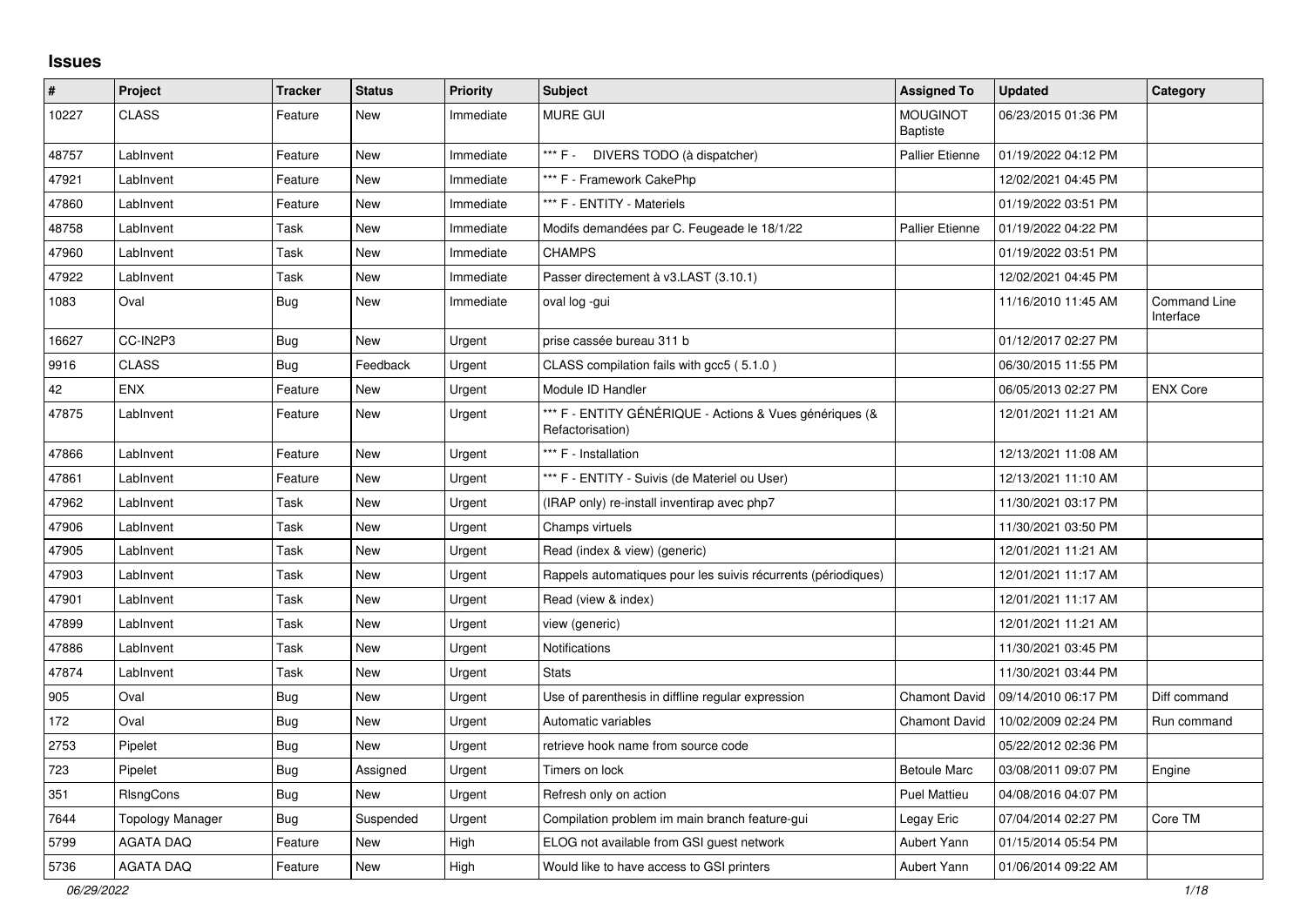| #     | Project                       | <b>Tracker</b> | <b>Status</b> | <b>Priority</b> | Subject                                                                  | <b>Assigned To</b>        | <b>Updated</b>      | Category                |
|-------|-------------------------------|----------------|---------------|-----------------|--------------------------------------------------------------------------|---------------------------|---------------------|-------------------------|
| 5684  | <b>AGATA DAQ</b>              | Support        | New           | High            | Hard drive of anode                                                      | Aubert Yann               | 01/06/2014 09:24 AM |                         |
| 7035  | <b>AGATA DAQ</b>              | Task           | Feedback      | High            | Get end of run magic script                                              | Dosme Nicolas             | 05/06/2014 02:07 PM |                         |
| 1299  | APCScheduler                  | Feature        | New           | High            | Utilisation de python, numpy, scipy,                                     | Colley<br>Jean-Marc       | 02/10/2011 11:07 AM |                         |
| 3154  | C <sub>3</sub> F <sub>2</sub> | Bug            | Assigned      | High            | Uniformisation of range and color                                        | Lafage Vincent            | 03/25/2016 01:06 AM |                         |
| 9883  | <b>CLASS</b>                  | <b>Bug</b>     | New           | High            | Copy past from user manual                                               |                           | 05/18/2015 10:26 PM |                         |
| 9790  | <b>CLASS</b>                  | Feature        | New           | High            | neutron & y Spectrum calculation                                         |                           | 04/29/2015 12:15 PM |                         |
| 7385  | <b>CLASS</b>                  | Feature        | New           | High            | <b>GUI devellopment</b>                                                  | LENIAU<br><b>Baptiste</b> | 04/29/2015 12:15 PM |                         |
| 7380  | <b>CLASS</b>                  | Feature        | New           | High            | ReactorFacility                                                          | LENIAU<br><b>Baptiste</b> | 06/11/2014 11:06 AM |                         |
| 113   | <b>ENX</b>                    | <b>Bug</b>     | Feedback      | High            | remove reference to T_Result constants                                   | Legay Eric                | 05/16/2011 01:26 PM | <b>Driver Generator</b> |
| 660   | <b>ENX</b>                    | Support        | New           | High            | Documentation                                                            | Legay Eric                | 05/27/2010 10:55 AM | Documentation           |
| 44518 | IN2P3-Forge                   | Bug            | In progress   | High            | find-user dialog much slower since migration                             | <b>ROUET</b><br>Jean-René | 05/05/2021 02:28 PM |                         |
| 36236 | IN2P3-Forge                   | Support        | New           | High            | Synchronisation demandée pour un serveur Mercurial                       |                           | 04/13/2021 09:07 AM |                         |
| 47863 | LabInvent                     | Feature        | New           | High            | *** F - ENTITY - Users                                                   |                           | 11/30/2021 03:43 PM |                         |
| 47952 | LabInvent                     | Task           | New           | High            | Ecran d'accueil à restructurer                                           |                           | 11/30/2021 03:43 PM |                         |
| 47947 | LabInvent                     | Task           | New           | High            | docker only                                                              |                           | 12/13/2021 11:07 AM |                         |
| 47942 | LabInvent                     | Task           | New           | High            | index (generic)                                                          |                           | 11/30/2021 03:48 PM |                         |
| 47937 | LabInvent                     | Task           | New           | High            | Read (index & view) (generic ?)                                          |                           | 11/30/2021 03:48 PM |                         |
| 47936 | LabInvent                     | Task           | New           | High            | 3-4 - TBO & ARCHIVED                                                     |                           | 11/30/2021 03:43 PM |                         |
| 47934 | LabInvent                     | Task           | New           | High            | LIFECYCLE (Status) : CREATED => (TBO) => VALIDATED =><br>TBA => ARCHIVED |                           | 11/30/2021 03:43 PM |                         |
| 47927 | LabInvent                     | Task           | New           | High            | A gérer via fichier conf YAML                                            |                           | 11/30/2021 03:47 PM |                         |
| 47926 | LabInvent                     | Task           | New           | High            | Instance DEMO docker - à installer sur hyp2 puis sur VM<br>pweb3         |                           | 12/13/2021 11:07 AM |                         |
| 47914 | LabInvent                     | Task           | New           | High            | index (generic)                                                          |                           | 11/30/2021 03:50 PM |                         |
| 47912 | LabInvent                     | Task           | New           | High            | (VUE) Elements et Helper                                                 |                           | 11/30/2021 03:51 PM |                         |
| 47897 | LabInvent                     | Task           | New           | High            | *** F - Stats (Users)                                                    |                           | 11/30/2021 03:48 PM |                         |
| 47890 | LabInvent                     | Task           | New           | High            | Commander (demande achat)                                                |                           | 01/19/2022 03:48 PM |                         |
| 47884 | LabInvent                     | Task           | New           | High            | partitionnement par Site (besoin IP2I/LMA)                               |                           | 11/30/2021 03:43 PM |                         |
| 47882 | LabInvent                     | Task           | New           | High            | Delete - delete                                                          |                           | 11/30/2021 03:42 PM |                         |
| 47881 | LabInvent                     | Task           | New           | High            | Read - view                                                              |                           | 11/30/2021 03:42 PM |                         |
| 47879 | LabInvent                     | Task           | New           | High            | Create/Update - add_edit                                                 |                           | 11/30/2021 03:42 PM |                         |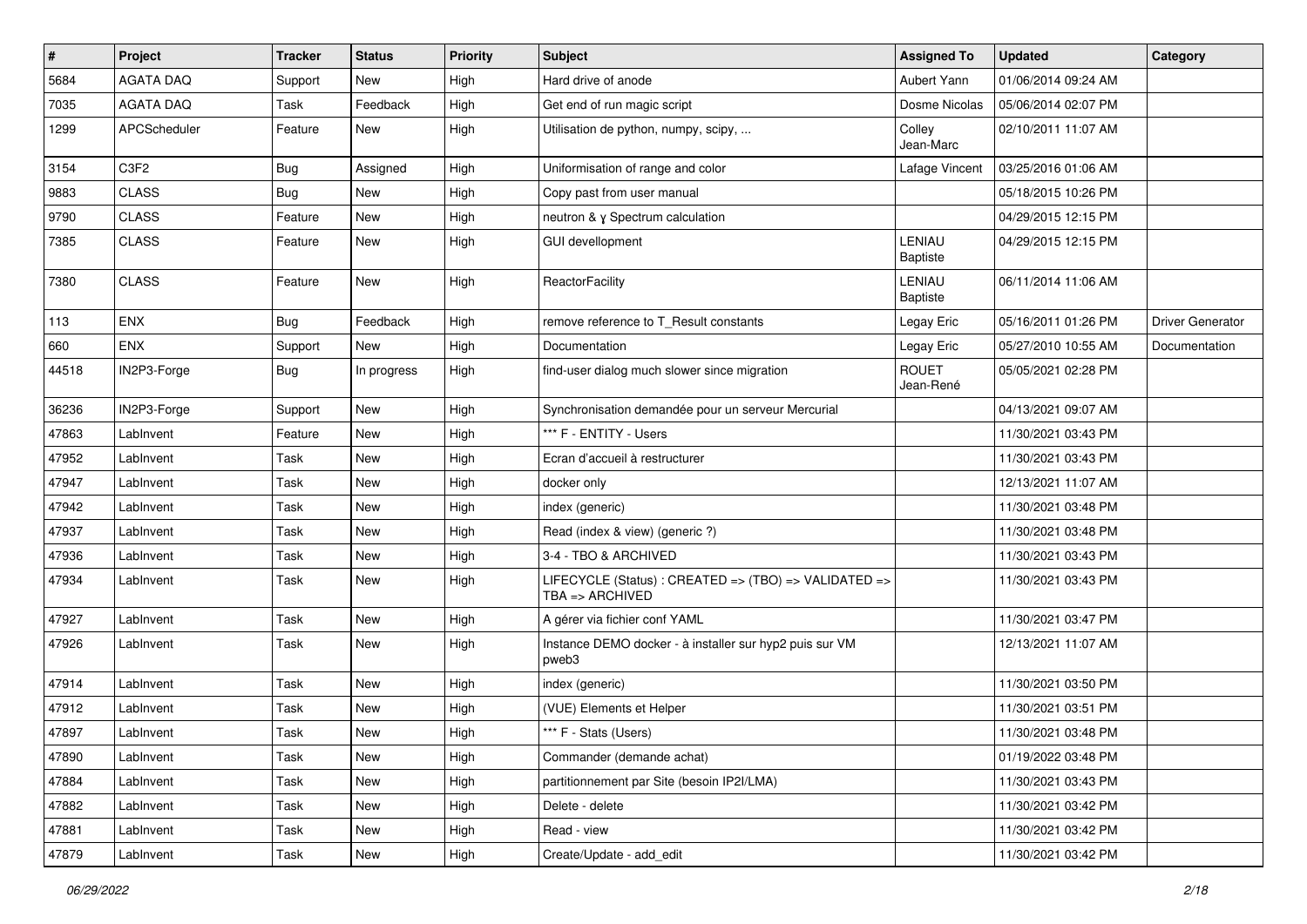| $\vert$ # | Project                           | <b>Tracker</b> | <b>Status</b> | <b>Priority</b> | <b>Subject</b>                                                                                | <b>Assigned To</b>   | <b>Updated</b>      | Category    |
|-----------|-----------------------------------|----------------|---------------|-----------------|-----------------------------------------------------------------------------------------------|----------------------|---------------------|-------------|
| 47878     | LabInvent                         | Task           | <b>New</b>    | High            | Autres                                                                                        |                      | 11/30/2021 03:44 PM |             |
| 47877     | LabInvent                         | Task           | <b>New</b>    | High            | find (search)                                                                                 |                      | 11/30/2021 03:43 PM |             |
| 47876     | LabInvent                         | Task           | <b>New</b>    | High            | CRUD                                                                                          |                      | 11/30/2021 03:42 PM |             |
| 47872     | Lablnvent                         | Task           | <b>New</b>    | High            | <b>Actions &amp; Vues</b>                                                                     |                      | 11/30/2021 03:42 PM |             |
| 47867     | LabInvent                         | Task           | <b>New</b>    | High            | *** F - Autorisations (Users)                                                                 |                      | 11/30/2021 03:47 PM |             |
| 41294     | Lavoisier                         | Feature        | <b>New</b>    | High            | add support for attribute @null in namespace<br>http://software.in2p3.fr/lavoisier/tables.xsd | Reynaud<br>Sylvain   | 09/25/2020 03:38 PM | Engine      |
| 37910     | Lavoisier                         | Feature        | New           | High            | do not log AdaptorException when they are already sent to the<br>user                         |                      | 07/25/2019 09:41 AM |             |
| 9606      | Lavoisier                         | Feature        | <b>New</b>    | High            | add attribute @encoding to element <connector></connector>                                    |                      | 03/31/2015 06:29 PM | Engine      |
| 9496      | Lavoisier                         | Feature        | New           | High            | upgrade to more recent version of JSW                                                         |                      | 03/18/2015 06:34 PM | Build       |
| 9086      | Lavoisier                         | Feature        | <b>New</b>    | High            | enable refreshing all notifiable caches with one single click                                 |                      | 02/09/2015 12:37 PM | Console     |
| 7461      | Lavoisier                         | Feature        | <b>New</b>    | High            | add XPath function url()                                                                      |                      | 02/17/2015 01:04 PM | Engine      |
| 7460      | Lavoisier                         | Feature        | <b>New</b>    | High            | support HTTP proxy                                                                            |                      | 02/17/2015 01:04 PM |             |
| 8099      | LC <sub>2</sub>                   | Feature        | New           | High            | Add business rule forbidding empty CRT-DSP configuration (at<br>least 1 manu per CRT DSP)     | Lafage Vincent       | 10/27/2014 07:00 PM |             |
| 1156      | LC <sub>2</sub>                   | Feature        | Assigned      | High            | query Marc Status generation & validation options                                             | Lafage Vincent       | 12/07/2010 04:54 PM |             |
| 11452     | LSTCam low-level data<br>analysis | Task           | <b>New</b>    | High            | Definition of LST mini-camera tests                                                           | Nakajima<br>Daisuke  | 05/31/2018 04:54 PM |             |
| 174       | Oval                              | Feature        | <b>New</b>    | High            | oval run -o                                                                                   | Chamont David        | 10/02/2009 02:47 PM | Run command |
| 30        | Oval                              | Feature        | New           | High            | Use environments as targets to the step commands                                              | <b>Chamont David</b> | 02/16/2009 07:12 PM | Run command |
| 10314     | <b>PEM</b>                        | Bug            | <b>New</b>    | High            | Environment compliant with CLI                                                                |                      | 07/07/2015 09:57 AM |             |
| 4068      | Pipelet                           | <b>Bug</b>     | <b>New</b>    | High            | Tagging works randomly with konqueror                                                         |                      | 03/07/2013 10:39 AM | Web         |
| 1178      | Pipelet                           | Task           | <b>New</b>    | High            | writing mysql and postgre backends                                                            |                      | 02/13/2013 10:49 AM |             |
| 45485     | PyROS                             | Feature        | <b>New</b>    | High            | **** D0 - GENERAL, ADMINISTRATIVE & TECHNICAL                                                 |                      | 03/16/2022 04:53 PM |             |
| 45483     | <b>PyROS</b>                      | Feature        | <b>New</b>    | High            | **** D4 - Images production (L0)                                                              |                      | 03/16/2022 07:28 AM |             |
| 45482     | <b>PyROS</b>                      | Feature        | New           | High            | **** D3 - Sequences submission & plannig                                                      |                      | 02/22/2022 03:01 PM |             |
| 45480     | <b>PyROS</b>                      | Feature        | New           | High            | **** D1 - System Security & Control                                                           |                      | 06/29/2022 07:39 AM |             |
| 44658     | PyROS                             | Feature        | <b>New</b>    | High            | *** SF15 - SST - START&STOP - System Startup (launch),<br>monitoring, and Shutdown            |                      | 06/28/2022 10:06 PM |             |
| 44172     | PyROS                             | Feature        | New           | High            | *** SF14 - OCF - Observatory Unit & Site Configuration                                        |                      | 01/29/2022 01:24 AM |             |
| 44162     | <b>PyROS</b>                      | Feature        | <b>New</b>    | High            | *** SF08 - EXE (SOX) - Observation Sequence (SO) eXecution                                    |                      | 03/15/2022 04:46 PM |             |
| 44161     | PyROS                             | Feature        | <b>New</b>    | High            | *** SF04 - SPV - System Coordination & Supervision :<br>Majordome (Conducting) (head)         |                      | 06/29/2022 07:39 AM |             |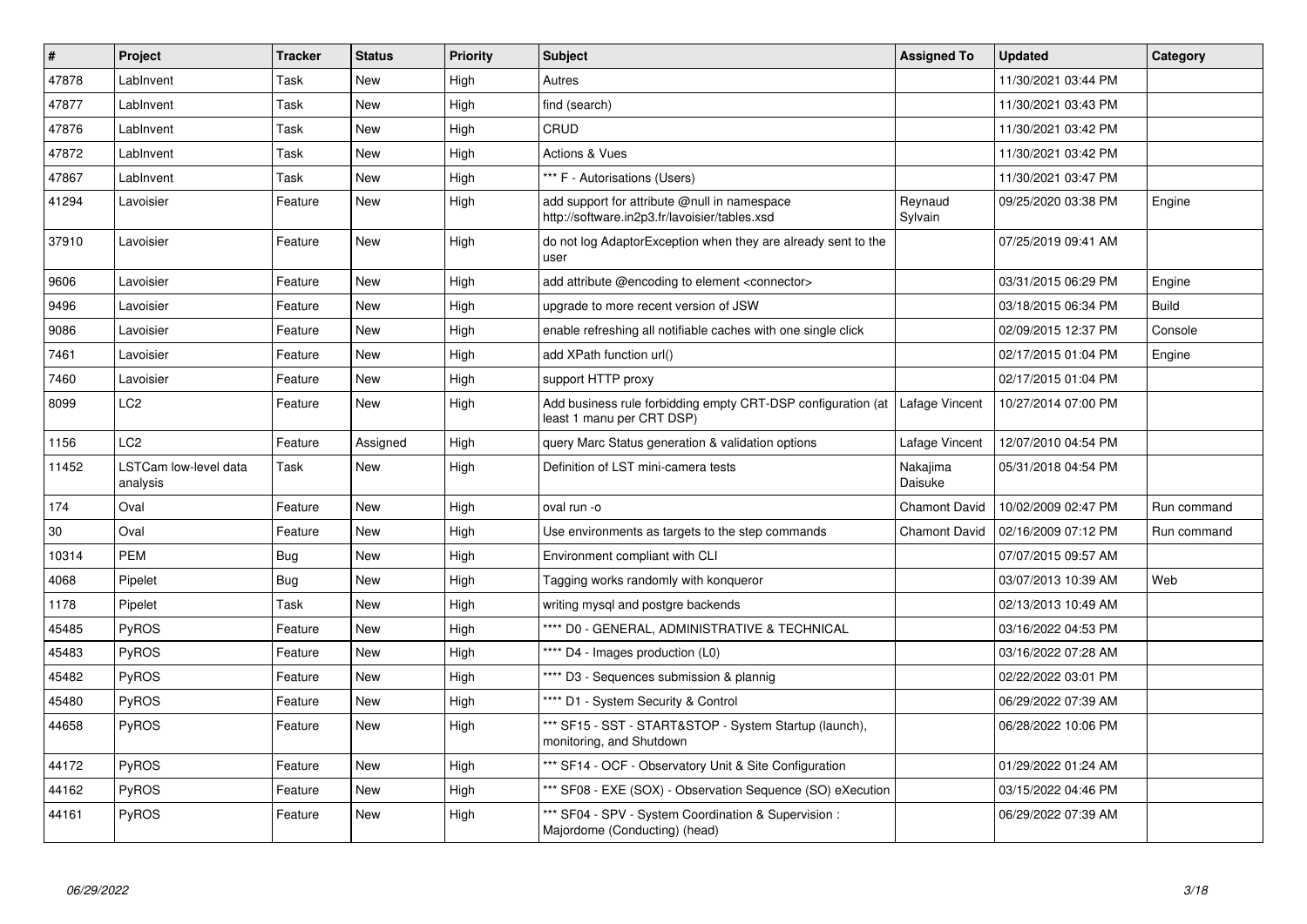| $\vert$ # | Project      | <b>Tracker</b> | <b>Status</b> | <b>Priority</b> | <b>Subject</b>                                                                                                                                       | <b>Assigned To</b>     | <b>Updated</b>      | Category  |
|-----------|--------------|----------------|---------------|-----------------|------------------------------------------------------------------------------------------------------------------------------------------------------|------------------------|---------------------|-----------|
| 44151     | PyROS        | Feature        | New           | High            | *** GF1 - PROJ - Project management, documentation,<br>formation des utilisateurs, interfaces, plan de justification de la<br>définition             |                        | 01/31/2022 11:32 AM |           |
| 44148     | PyROS        | Feature        | New           | High            | *** GF2 - INST - Config, Install, udpate, deploy (IRAP, CNES,<br>TAROT)                                                                              |                        | 03/16/2022 07:27 AM |           |
| 49150     | <b>PyROS</b> | Task           | New           | High            | Ajout du script PYROS wrapper sur pyros.py pour gérer<br>proprement tous les contextes d'appel                                                       | Pallier Etienne        | 01/31/2022 11:36 AM | Evolution |
| 49149     | <b>PyROS</b> | Task           | New           | High            | SCRIPT RUN (PYROS/pyros.py) (uniquement pour la partie<br>execution)                                                                                 |                        | 05/24/2022 02:55 PM |           |
| 48278     | PyROS        | Task           | New           | High            | AGENT général (dont dépendent tous les agents et<br>AgentDevices)                                                                                    |                        | 06/29/2022 07:37 AM |           |
| 48271     | <b>PyROS</b> | Task           | New           | High            | CLASSIC installation (with venv)                                                                                                                     |                        | 03/16/2022 07:27 AM |           |
| 47388     | <b>PyROS</b> | Task           | New           | High            | (F14) ENTITIES - definition & implementation - CONFIG FILES                                                                                          |                        | 01/29/2022 01:25 AM |           |
| 45043     | PyROS        | Task           | New           | High            | Démo IRAP (install classique ?) + retrouver ancienne utilisation<br>de PlcConfig                                                                     | Pallier Etienne        | 12/14/2021 12:00 PM |           |
| 45040     | PyROS        | Task           | New           | High            | NEW Agent v2 basé sur new config yaml (base pour F09)                                                                                                | <b>Pallier Etienne</b> | 01/29/2022 01:04 AM |           |
| 45018     | PyROS        | Task           | <b>New</b>    | High            | Définir config pour TNC (4 channels Cam)                                                                                                             | Klotz Alain            | 10/12/2021 08:52 AM |           |
| 45017     | PyROS        | Task           | In progress   | High            | Définir config pour GUITALENS (observatoire avec plusieurs<br>UNIT)                                                                                  | Klotz Alain            | 10/12/2021 08:52 AM |           |
| 45004     | PyROS        | Task           | New           | High            | MAIN CONFIG FILE - Décrire dans un fichier texte la<br>configuration complète d'une UNIT (monture) et tous ses<br>composants et instruments associés |                        | 01/29/2022 01:25 AM |           |
| 45000     | PyROS        | Task           | New           | High            | Generic commands grammar description & management                                                                                                    |                        | 05/06/2021 05:05 PM |           |
| 44867     | PyROS        | Task           | New           | High            | Mettre les TASKS dans la version v0.1 prévue pour juin, dans<br>doc-specs et dans redmine (puis planifier aussi les autres<br>versions futures)      | Pallier Etienne        | 05/06/2021 06:19 PM |           |
| 44866     | PyROS        | Task           | In progress   | High            | Associer chaque FEATURE à 1(N) CLASSE/AGENT pyros<br>(implémentation)                                                                                | Pallier Etienne        | 07/16/2021 09:13 AM |           |
| 44389     | <b>PyROS</b> | Task           | <b>New</b>    | High            | (GF1) PROJECT MANAGEMENT (REDMINE FORGE):<br>Features, tasks, gantt, kanban                                                                          |                        | 03/04/2022 11:56 AM |           |
| 44388     | PyROS        | Task           | New           | High            | (GF2) SOURCE CODE MANAGEMENT (GITLAB)                                                                                                                |                        | 02/02/2022 12:28 PM | Evolution |
| 44363     | PyROS        | Task           | In progress   | High            | ODJ & CR Réunions                                                                                                                                    | Pallier Etienne        | 05/06/2021 06:18 PM |           |
| 44362     | PyROS        | Task           | New           | High            | Lier commits à tasks (commit auto close tasks)                                                                                                       | Pallier Etienne        | 03/29/2021 03:49 PM |           |
| 44361     | <b>PyROS</b> | Task           | In progress   | High            | Mettre à jour gitlab in2p3 et changer le remote de nous tous<br>(remplace irap)                                                                      | Pallier Etienne        | 05/06/2021 03:37 PM |           |
| 44354     | PyROS        | Task           | In progress   | High            | Installer, tester, faire fonctionner, et comprendre ce protocole<br>sur linux                                                                        | Klotz Alain            | 05/06/2021 02:47 PM |           |
| 44344     | PyROS        | Task           | In progress   | High            | Définir un style de codage (source et test)                                                                                                          | Pallier Etienne        | 05/06/2021 03:38 PM |           |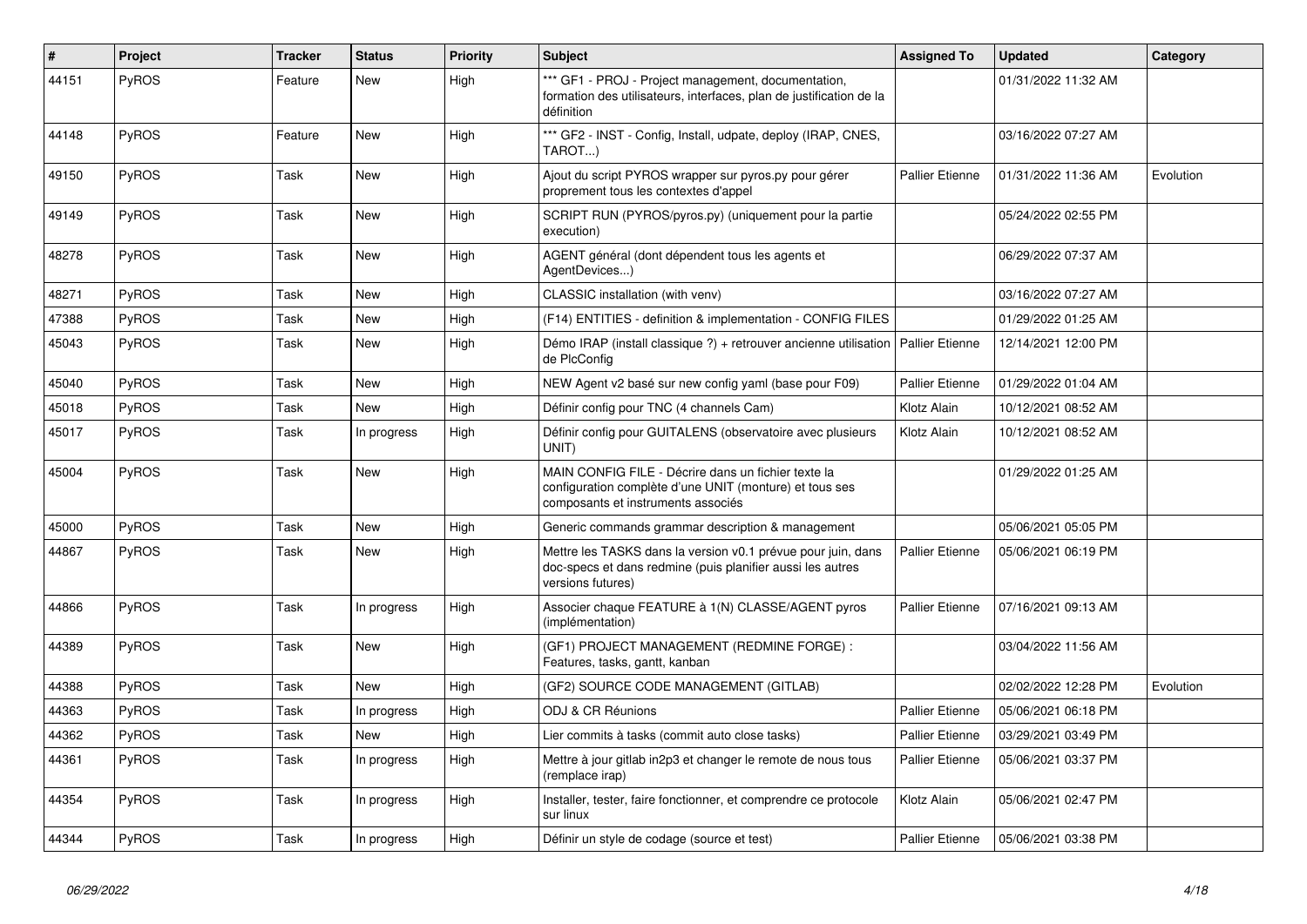| #     | Project                       | <b>Tracker</b> | <b>Status</b> | <b>Priority</b> | <b>Subject</b>                                                                                                      | <b>Assigned To</b>     | <b>Updated</b>      | Category |
|-------|-------------------------------|----------------|---------------|-----------------|---------------------------------------------------------------------------------------------------------------------|------------------------|---------------------|----------|
| 44343 | PyROS                         | Task           | In progress   | High            | DOC TECHNIQUE (API) - Mettre en place une doc technique<br>générée automatiquement à partir du code source (Sphinx) | <b>Pallier Etienne</b> | 03/04/2022 11:57 AM |          |
| 44338 | PyROS                         | Task           | In progress   | High            | Installation docker au CNES (sur VM)                                                                                | Koralewski<br>Alexis   | 12/14/2021 11:39 AM |          |
| 44334 | PyROS                         | Task           | In progress   | High            | (F08) Intégration protocole INDI                                                                                    |                        | 05/06/2021 05:05 PM |          |
| 44329 | PyROS                         | Task           | New           | High            | Migration gitlab sur IN2P3                                                                                          |                        | 12/14/2021 12:08 PM |          |
| 44170 | PyROS                         | Task           | In progress   | High            | DOCKER installation                                                                                                 | Koralewski<br>Alexis   | 06/28/2022 10:11 PM |          |
| 44168 | PyROS                         | Task           | <b>New</b>    | High            | (GF2) INSTALL & DEPLOY                                                                                              |                        | 03/16/2022 07:27 AM |          |
| 44166 | PyROS                         | Task           | <b>New</b>    | High            | (GF1) DOCUMENTATION                                                                                                 |                        | 03/04/2022 11:57 AM |          |
| 432   | Smurf                         | <b>Bug</b>     | New           | High            | creation de fichiers vides                                                                                          |                        | 04/23/2021 11:44 AM |          |
| 8995  | SphereLib                     | <b>Bug</b>     | <b>New</b>    | High            | python2.7-config                                                                                                    |                        | 01/28/2015 04:21 PM |          |
| 7736  | <b>Topology Manager</b>       | <b>Bug</b>     | <b>New</b>    | High            | Generate electronic config files without GTS                                                                        | Legay Eric             | 09/22/2014 05:12 PM | GUI      |
| 7587  | <b>Topology Manager</b>       | Bug            | New           | High            | Replace an item                                                                                                     |                        | 06/30/2014 05:42 PM |          |
| 5725  | <b>Topology Manager</b>       | Feature        | Assigned      | High            | propagation of OFF status to the GTS tree                                                                           | <b>Ralet Damian</b>    | 01/10/2014 05:25 PM |          |
| 714   | TReqS                         | <b>Bug</b>     | New           | High            | Annuler un staging en cours                                                                                         |                        | 03/24/2015 04:34 PM |          |
| 423   | TReqS                         | Feature        | New           | High            | Écrire une toolbox pour administration                                                                              |                        | 03/24/2015 04:40 PM |          |
| 388   | TReqS                         | Feature        | <b>New</b>    | High            | Possibilités d'interactions avec le serveur TReqS                                                                   |                        | 03/24/2015 04:06 PM |          |
| 7706  | <b>AGATA</b>                  | <b>Bug</b>     | New           | Normal          | update IRC services                                                                                                 | Legay Eric             | 07/10/2014 12:35 PM |          |
| 7655  | <b>AGATA DAQ</b>              | <b>Bug</b>     | New           | Normal          | E-log                                                                                                               |                        | 07/08/2014 09:46 AM |          |
| 5765  | <b>AGATA DAQ</b>              | <b>Bug</b>     | New           | Normal          | Anode01                                                                                                             |                        | 01/08/2014 02:44 PM |          |
| 8327  | <b>AGATA DAQ</b>              | Support        | Feedback      | Normal          | Adding VAMOS configuration file                                                                                     | Saillant Frédéric      | 10/24/2014 01:05 PM | GCC      |
| 5838  | <b>AGATA DAQ</b>              | Support        | New           | Normal          | /agatadisks                                                                                                         | Aubert Yann            | 01/17/2014 06:07 PM |          |
| 3039  | APCScheduler                  | Feature        | <b>New</b>    | Normal          | création de tarball sans exécutable                                                                                 |                        | 07/31/2012 06:11 PM |          |
| 16764 | APCScheduler                  | Task           | Assigned      | Normal          | <b>Réunion TEST</b>                                                                                                 | Colley<br>Jean-Marc    | 01/26/2017 06:44 PM |          |
| 44732 | Atrium - IPNO                 | Story          | New           | Normal          | Fermeture du projet ?                                                                                               | Poux Veronique         | 04/21/2021 07:56 AM |          |
| 13262 | C <sub>3</sub> F <sub>2</sub> | <b>Bug</b>     | New           | Normal          | improve management of Lomon parameters to explain non<br>convergence                                                |                        | 05/02/2016 10:04 AM |          |
| 13261 | C3F2                          | <b>Bug</b>     | Assigned      | Normal          | Read double directly as binary format with PQexecParams or<br>PQexecPrepared                                        | Lafage Vincent         | 05/02/2016 09:55 AM |          |
| 13260 | C3F2                          | <b>Bug</b>     | Assigned      | Normal          | Better protection from code injection with PQescape                                                                 | Lafage Vincent         | 05/02/2016 09:56 AM |          |
| 16628 | CC-IN2P3                      | Support        | New           | Normal          | Sèche cheveux dans le vestiaire                                                                                     |                        | 01/12/2017 02:37 PM |          |
| 13226 | <b>CLASS</b>                  | <b>Bug</b>     | New           | Normal          | Typo in prompt                                                                                                      | LENIAU<br>Baptiste     | 04/28/2016 01:44 AM |          |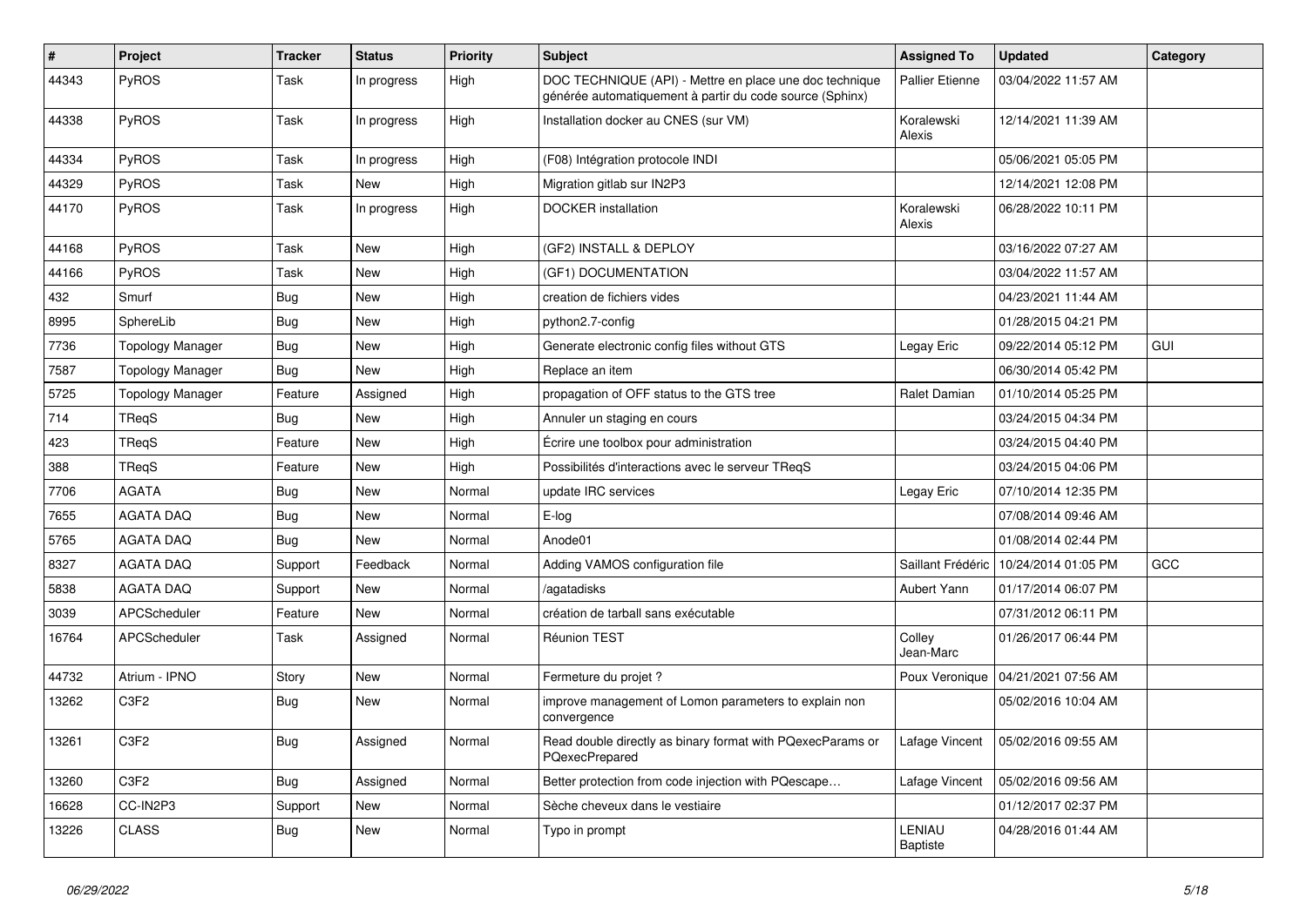| $\vert$ # | Project                              | <b>Tracker</b> | <b>Status</b> | <b>Priority</b> | <b>Subject</b>                                           | <b>Assigned To</b>          | <b>Updated</b>      | Category        |
|-----------|--------------------------------------|----------------|---------------|-----------------|----------------------------------------------------------|-----------------------------|---------------------|-----------------|
| 11059     | <b>CLASS</b>                         | <b>Bug</b>     | <b>New</b>    | Normal          | Bad packaging of 4.1.0.tar.gaz                           |                             | 10/09/2015 06:31 AM |                 |
| 10786     | <b>CLASS</b>                         | Bug            | <b>New</b>    | Normal          | CLASS Stopped by a "KILL" signal                         |                             | 08/31/2015 07:00 PM |                 |
| 9784      | <b>CLASS</b>                         | Bug            | In progress   | Normal          | Wrong diagnosis                                          | <b>MOUGINOT</b><br>Baptiste | 05/05/2015 02:21 PM |                 |
| 6062      | <b>CLASS</b>                         | Bug            | <b>New</b>    | Normal          | FabricationPLant Parallelisation (in CLASS.cxx)          |                             | 02/10/2014 11:59 AM |                 |
| 10871     | <b>CLASS</b>                         | Feature        | New           | Normal          | Nominal Power                                            |                             | 09/10/2015 05:27 PM |                 |
| 10255     | <b>CLASS</b>                         | Feature        | New           | Normal          | Take into account Load Factor Evolution                  | <b>MOUGINOT</b><br>Baptiste | 06/26/2015 11:33 AM |                 |
| 9789      | <b>CLASS</b>                         | Feature        | New           | Normal          | Multi Stream in EQM                                      |                             | 04/29/2015 12:12 PM |                 |
| 9788      | <b>CLASS</b>                         | Feature        | New           | Normal          | Multi Stream in FabricationPlant                         |                             | 04/29/2015 12:10 PM |                 |
| 9787      | <b>CLASS</b>                         | Feature        | New           | Normal          | Multi Stream in FabricationPlant/EQM                     |                             | 04/29/2015 12:10 PM |                 |
| 7379      | <b>CLASS</b>                         | Feature        | New           | Normal          | FrontEnd                                                 | <b>MOUGINOT</b><br>Baptiste | 06/11/2014 11:05 AM |                 |
| 6748      | <b>CLASS</b>                         | Feature        | New           | Normal          | Charger un parc présimulé à partir du .root              |                             | 04/03/2014 11:36 AM |                 |
| 10065     | <b>CLASS</b>                         | Support        | <b>New</b>    | Normal          | Multi-Threading in CLASS                                 |                             | 06/05/2015 11:30 AM |                 |
| 11522     | <b>CLASS</b>                         | Task           | New           | Normal          | Separate the separation plant from the fabrication plant |                             | 12/16/2015 10:22 AM |                 |
| 8669      | <b>DCOD</b>                          | Bug            | <b>New</b>    | Normal          | error during compilation                                 |                             | 12/05/2014 06:19 PM |                 |
| 8668      | <b>DCOD</b>                          | Feature        | <b>New</b>    | Normal          | filterdiff is missing                                    |                             | 12/05/2014 06:17 PM |                 |
| 8667      | <b>DCOD</b>                          | Feature        | <b>New</b>    | Normal          | uuid missing                                             |                             | 12/05/2014 06:14 PM |                 |
| 5795      | Electronic Control and<br>Monitoring | Bug            | Feedback      | Normal          | Time out digitizer sever                                 | Pietri Stephane             | 01/13/2014 10:32 AM |                 |
| 5759      | Electronic Control and<br>Monitoring | Bug            | Feedback      | Normal          | bug checknarvalnodes 1                                   | Ralet Damian                | 01/17/2014 10:54 AM |                 |
| 12993     | <b>ENX</b>                           | Bug            | New           | Normal          | init.enx                                                 | Dosme Nicolas               | 03/30/2016 02:37 PM | <b>ENX Core</b> |
| 5448      | <b>ENX</b>                           | <b>Bug</b>     | <b>New</b>    | Normal          | configure enx                                            |                             | 10/30/2013 10:31 AM | <b>ENX Core</b> |
| 4184      | <b>ENX</b>                           | Bug            | Feedback      | Normal          | fonctionnement ENX linux 64 bits avec gnat_pro-7.1.1     | Peyré Jean                  | 06/11/2013 09:11 PM | <b>Drivers</b>  |
| 8693      | <b>ENX</b>                           | Feature        | <b>New</b>    | Normal          | sauver log_level                                         |                             | 12/09/2014 03:54 PM | <b>ENX Core</b> |
| 659       | ENX                                  | Feature        | <b>New</b>    | Normal          | Gestion des arbres DOM                                   |                             | 01/16/2013 11:33 AM | <b>ENX Core</b> |
| 5547      | G4IDS                                | Task           | <b>New</b>    | Normal          | [Three Body Decay]                                       | Sotty<br>Christophe         | 11/22/2013 01:47 PM |                 |
| 5538      | G4IDS                                | Task           | New           | Normal          | [Config 2009-2012] MiniBall Efficiency                   | Sotty<br>Christophe         | 11/20/2013 02:35 PM |                 |
| 5535      | G4IDS                                | Task           | New           | Normal          | [Config 2009-2012] Beta-"gamma (induced)" coincidences   | Sotty<br>Christophe         | 11/20/2013 02:39 PM |                 |
| 51461     | GRAND                                | Task           | New           | Normal          | WP 4.4: pipeline simulation                              |                             | 06/24/2022 03:13 PM | soft simu       |
| 51444     | GRAND                                | Task           | New           | Normal          | WP 3.5: infra documentation                              |                             | 06/24/2022 01:50 PM | infra soft      |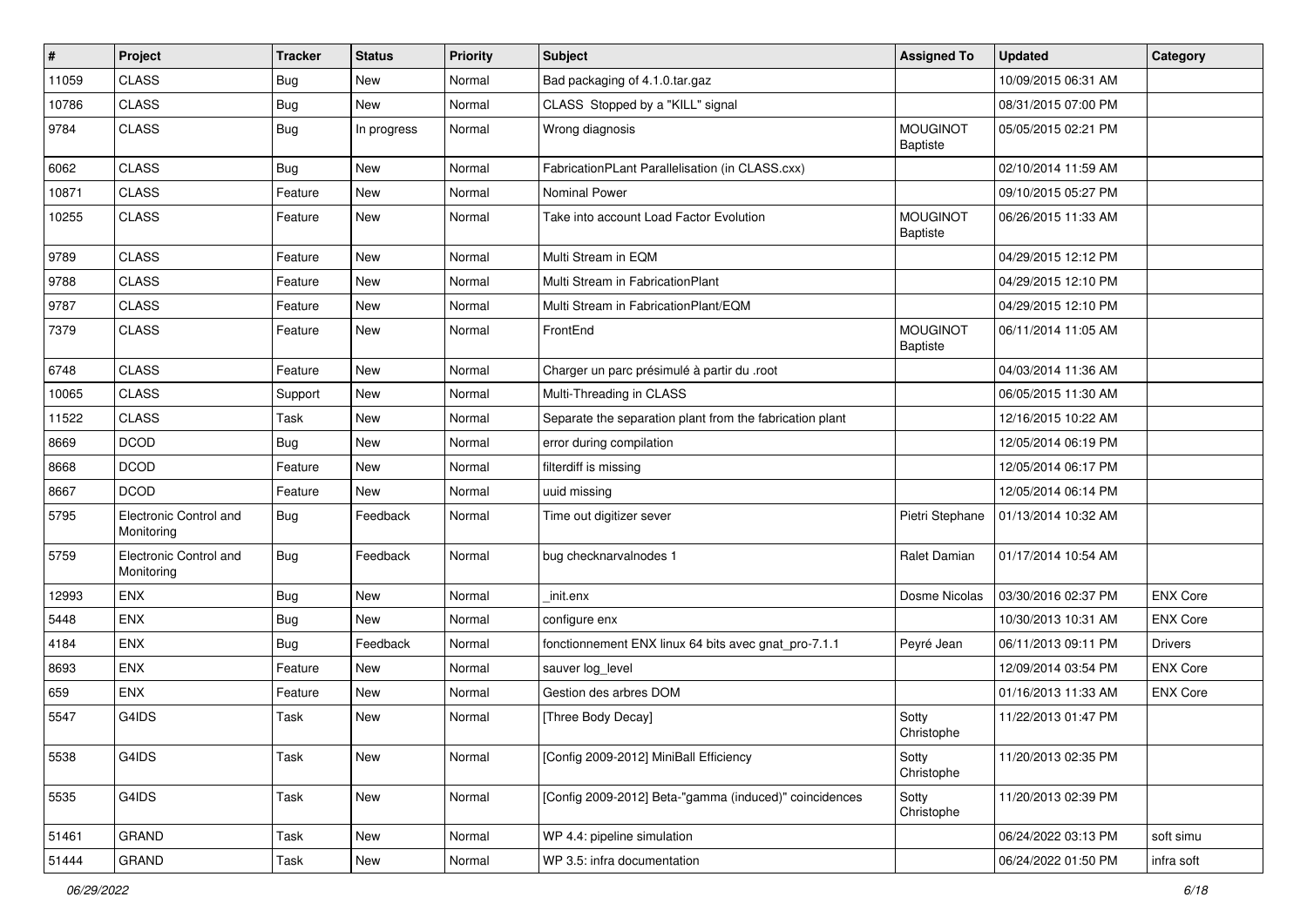| $\sharp$ | <b>Project</b> | <b>Tracker</b> | <b>Status</b> | <b>Priority</b> | <b>Subject</b>                                         | <b>Assigned To</b> | <b>Updated</b>      | Category   |
|----------|----------------|----------------|---------------|-----------------|--------------------------------------------------------|--------------------|---------------------|------------|
| 51442    | <b>GRAND</b>   | Task           | New           | Normal          | WP 4.3: workflow and scheduler                         |                    | 06/24/2022 03:03 PM | infra soft |
| 49945    | <b>GRAND</b>   | Task           | New           | Normal          | WP 11: improvement dating of events                    | voisin vincent     | 03/22/2022 02:31 PM |            |
| 49944    | <b>GRAND</b>   | Task           | New           | Normal          | WP 10.3: data analysis                                 |                    | 03/18/2022 04:45 PM |            |
| 49943    | <b>GRAND</b>   | Task           | New           | Normal          | WP 10.2: data taking                                   |                    | 03/18/2022 04:45 PM |            |
| 49942    | <b>GRAND</b>   | Task           | New           | Normal          | WP 10.1: deployment                                    |                    | 03/18/2022 04:45 PM |            |
| 49941    | <b>GRAND</b>   | Task           | New           | Normal          | WP 10: GP 300 setup                                    |                    | 03/18/2022 04:45 PM |            |
| 49940    | <b>GRAND</b>   | Task           | <b>New</b>    | Normal          | WP 9.5: data analysis                                  |                    | 03/18/2022 03:35 PM |            |
| 49939    | <b>GRAND</b>   | Task           | New           | Normal          | WP 9.4: data taking                                    |                    | 06/23/2022 08:19 PM |            |
| 49938    | <b>GRAND</b>   | Task           | New           | Normal          | WP 9.3: deployment commissioning                       |                    | 03/18/2022 03:27 PM |            |
| 49937    | <b>GRAND</b>   | Task           | New           | Normal          | WP 9.2: production detector adaptation                 |                    | 03/18/2022 03:32 PM |            |
| 49936    | <b>GRAND</b>   | Task           | New           | Normal          | WP 9.1: detector design adaptation                     |                    | 03/21/2022 03:18 PM |            |
| 49935    | <b>GRAND</b>   | Task           | New           | Normal          | WP 9: Nançay setup                                     |                    | 03/18/2022 12:20 AM |            |
| 49934    | <b>GRAND</b>   | Task           | New           | Normal          | WP 8.3: trigger evaluation                             |                    | 03/21/2022 10:28 AM |            |
| 49933    | <b>GRAND</b>   | Task           | <b>New</b>    | Normal          | WP 8.2: final reconstruction                           |                    | 03/18/2022 04:39 PM |            |
| 49932    | <b>GRAND</b>   | Task           | New           | Normal          | WP 8.1: SLT info definition                            |                    | 03/18/2022 04:39 PM |            |
| 49931    | <b>GRAND</b>   | Task           | New           | Normal          | WP 8: data reconstruction study                        |                    | 03/21/2022 10:28 AM |            |
| 49930    | <b>GRAND</b>   | Task           | New           | Normal          | WP 7: second level trigger (SLT)                       |                    | 03/21/2022 10:28 AM |            |
| 49929    | <b>GRAND</b>   | Task           | New           | Normal          | WP 6.4: frontend implementation                        |                    | 04/14/2022 02:24 PM |            |
| 49928    | <b>GRAND</b>   | Task           | New           | Normal          | WP 6.3: testbench                                      |                    | 06/24/2022 12:58 PM |            |
| 49927    | <b>GRAND</b>   | Task           | New           | Normal          | WP 6.2: analytical method                              |                    | 06/24/2022 12:41 PM |            |
| 49926    | <b>GRAND</b>   | Task           | New           | Normal          | WP 6.1: neuronal network method                        |                    | 03/21/2022 01:40 PM |            |
| 49925    | <b>GRAND</b>   | Task           | New           | Normal          | WP 6: first level trigger (FLT)                        |                    | 03/21/2022 10:28 AM |            |
| 49924    | <b>GRAND</b>   | Task           | New           | Normal          | WP 5.2: noise event selection                          |                    | 03/18/2022 05:13 PM |            |
| 49923    | <b>GRAND</b>   | Task           | New           | Normal          | WP 5.5: EAS selection                                  |                    | 03/18/2022 05:13 PM |            |
| 49922    | <b>GRAND</b>   | Task           | <b>New</b>    | Normal          | WP 5.4: reconstruction                                 |                    | 03/18/2022 05:13 PM |            |
| 49921    | <b>GRAND</b>   | Task           | New           | Normal          | WP 5.3: calibration                                    |                    | 03/18/2022 05:13 PM |            |
| 49919    | <b>GRAND</b>   | Task           | <b>New</b>    | Normal          | WP 5.1: data taking                                    |                    | 03/18/2022 05:13 PM |            |
| 49918    | GRAND          | Task           | New           | Normal          | WP 5: GP 13/100 experimental DB analysis               |                    | 03/18/2022 05:13 PM |            |
| 49917    | GRAND          | Task           | New           | Normal          | WP 4.2: validation                                     |                    | 03/18/2022 03:08 PM |            |
| 49916    | <b>GRAND</b>   | Task           | New           | Normal          | WP 4.1: production, storing & management               |                    | 03/18/2022 03:06 PM |            |
| 49915    | GRAND          | Task           | New           | Normal          | WP 4: Creating GRAND simulation                        |                    | 03/18/2022 12:20 AM |            |
| 49914    | GRAND          | Task           | New           | Normal          | WP 3.4: code distribution, software env.               |                    | 06/24/2022 01:41 PM |            |
| 49912    | GRAND          | Task           | New           | Normal          | WP 3.3: manage software infra : CI, quality, DB engine |                    | 03/18/2022 03:03 PM |            |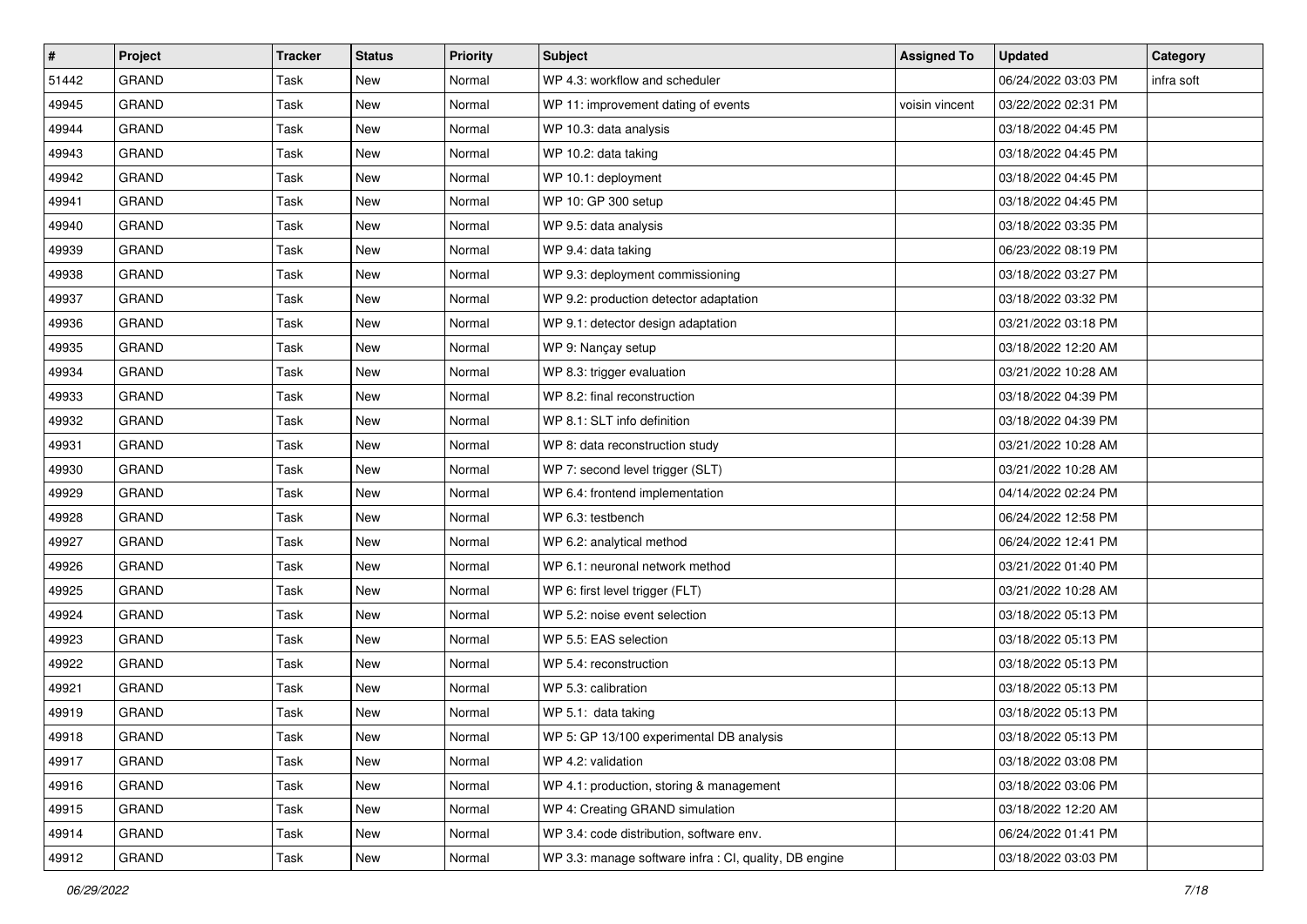| $\sharp$ | Project       | <b>Tracker</b> | <b>Status</b> | <b>Priority</b> | <b>Subject</b>                                                                     | <b>Assigned To</b>   | <b>Updated</b>      | Category |
|----------|---------------|----------------|---------------|-----------------|------------------------------------------------------------------------------------|----------------------|---------------------|----------|
| 49911    | <b>GRAND</b>  | Task           | <b>New</b>    | Normal          | WP 3.2: calibration monotoring DB                                                  |                      | 03/18/2022 05:13 PM |          |
| 49910    | <b>GRAND</b>  | Task           | <b>New</b>    | Normal          | WP 3.1: manage data event DB                                                       |                      | 06/24/2022 01:55 PM |          |
| 49909    | <b>GRAND</b>  | Task           | New           | Normal          | WP 3: software infra and database                                                  |                      | 06/24/2022 01:48 PM |          |
| 49908    | <b>GRAND</b>  | Task           | New           | Normal          | WP 1.3 : LPNHE WP coordination                                                     | Martineau<br>Olivier | 03/20/2022 05:35 PM |          |
| 49906    | <b>GRAND</b>  | Task           | <b>New</b>    | Normal          | WP 1.1: finance                                                                    |                      | 03/18/2022 05:13 PM |          |
| 49905    | <b>GRAND</b>  | Task           | <b>New</b>    | Normal          | WP 1: GRAND management                                                             |                      | 03/18/2022 05:13 PM |          |
| 49904    | <b>GRAND</b>  | Task           | New           | Normal          | WP 2.9: detector monotoring                                                        |                      | 03/18/2022 05:13 PM |          |
| 49903    | <b>GRAND</b>  | Task           | <b>New</b>    | Normal          | WP 2.8: detector calibration                                                       |                      | 03/18/2022 05:13 PM |          |
| 49902    | <b>GRAND</b>  | Task           | <b>New</b>    | Normal          | WP 2.7: code quality and documentation                                             | Colley<br>Jean-Marc  | 03/18/2022 05:13 PM |          |
| 49901    | <b>GRAND</b>  | Task           | <b>New</b>    | Normal          | WP 2.6: common tools                                                               |                      | 03/18/2022 05:13 PM |          |
| 49900    | <b>GRAND</b>  | Task           | <b>New</b>    | Normal          | WP 2.5: reconstruction method                                                      |                      | 03/18/2022 02:57 PM |          |
| 49899    | <b>GRAND</b>  | Task           | <b>New</b>    | Normal          | WP 2.4: antenna network simulation                                                 |                      | 06/24/2022 02:48 PM |          |
| 49898    | <b>GRAND</b>  | Task           | <b>New</b>    | Normal          | WP 2.3: unit detector modeling and coding                                          |                      | 06/24/2022 02:11 PM |          |
| 49897    | <b>GRAND</b>  | Task           | New           | Normal          | WP 2.2: input output format fie                                                    |                      | 03/18/2022 12:22 AM |          |
| 49896    | <b>GRAND</b>  | Task           | <b>New</b>    | Normal          | WP 2.1: software architecture and optimization                                     |                      | 03/18/2022 05:13 PM |          |
| 49895    | <b>GRAND</b>  | Task           | <b>New</b>    | Normal          | WP 2: GRANDLIB modelization and software                                           |                      | 06/24/2022 02:48 PM |          |
| 9528     | <b>IGOSat</b> | Task           | New           | Normal          | phases projet                                                                      |                      | 03/24/2015 03:58 PM |          |
| 9527     | <b>IGOSat</b> | Task           | New           | Normal          | (SAE / ODB) Réalisation de cartes électroniques pour le<br>satellite IGOSat        |                      | 03/24/2015 03:52 PM |          |
| 9526     | <b>IGOSat</b> | Task           | New           | Normal          | (SCI) Electronique d'acquisition de l'instrument Scintillateur                     |                      | 03/24/2015 03:50 PM |          |
| 9525     | <b>IGOSat</b> | Task           | New           | Normal          | (ODB / SCAO) Conception de la SCAO / Interfaçage avec<br><b>I'ODB</b>              |                      | 03/27/2015 10:11 AM |          |
| 9524     | <b>IGOSat</b> | Task           | <b>New</b>    | Normal          | (ODB) Logiciel de Vol                                                              |                      | 03/24/2015 03:41 PM |          |
| 9151     | <b>IGOSat</b> | Task           | <b>New</b>    | Normal          | (ODB) Code de simulation fonctionelle                                              |                      | 02/18/2015 05:13 PM |          |
| 9137     | <b>IGOSat</b> | Task           | <b>New</b>    | Normal          | (PRO) Phase C                                                                      |                      | 03/24/2015 03:58 PM |          |
| 9136     | <b>IGOSat</b> | Task           | New           | Normal          | (PRO) Phase B                                                                      |                      | 03/24/2015 03:58 PM |          |
| 9116     | <b>IGOSat</b> | Task           | Assigned      | Normal          | (STM) Conception mécanique                                                         |                      | 02/11/2015 03:43 PM |          |
| 9115     | <b>IGOSat</b> | Task           | Assigned      | Normal          | (SCI) Banc de test du scintillateur, simulations et estimation de<br>la dose recue |                      | 02/11/2015 03:41 PM |          |
| 9111     | <b>IGOSat</b> | Task           | Assigned      | Normal          | (TEL) Mise en oeuvre de la carte de télécommunication                              |                      | 03/24/2015 03:36 PM |          |
| 9109     | <b>IGOSat</b> | Task           | Assigned      | Normal          | (SYS) Ingénierie système                                                           |                      | 02/11/2015 02:05 PM |          |
| 9108     | <b>IGOSat</b> | Task           | Assigned      | Normal          | (SCA) Modélisation de la boucle de contrôle SCAO                                   |                      | 02/11/2015 02:00 PM |          |
| 9103     | <b>IGOSat</b> | Task           | Assigned      | Normal          | (SCI) Banc de test du scintillateur                                                |                      | 02/10/2015 06:48 PM |          |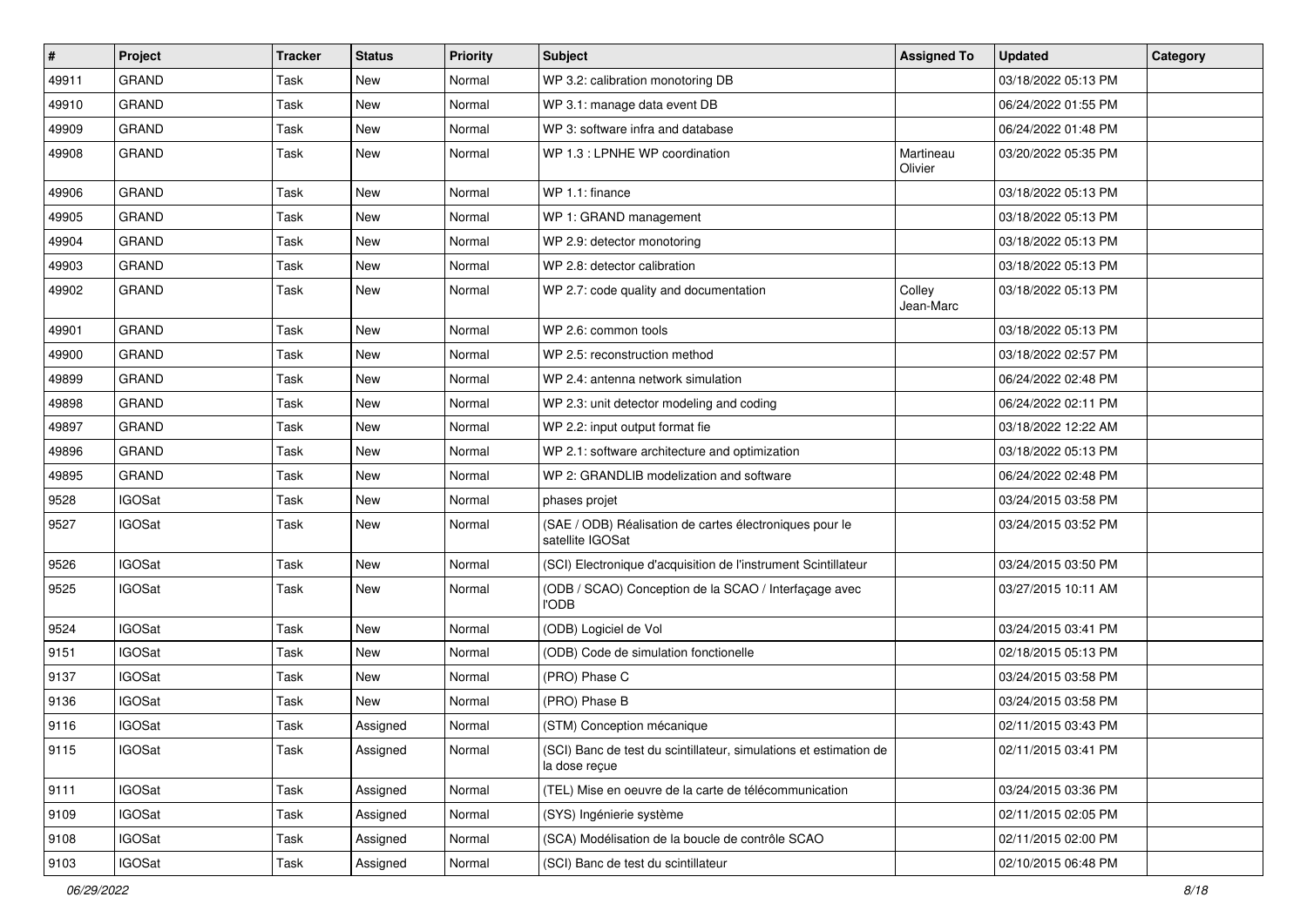| $\vert$ # | Project       | <b>Tracker</b> | <b>Status</b> | <b>Priority</b> | <b>Subject</b>                                                                                                 | <b>Assigned To</b> | <b>Updated</b>      | Category |
|-----------|---------------|----------------|---------------|-----------------|----------------------------------------------------------------------------------------------------------------|--------------------|---------------------|----------|
| 9102      | <b>IGOSat</b> | Task           | Assigned      | Normal          | (SOL) Conception de la station sol                                                                             |                    | 02/10/2015 06:48 PM |          |
| 9101      | <b>IGOSat</b> | Task           | Assigned      | Normal          | (STM) Réalisation d'un modèle structurel et thermique                                                          |                    | 02/10/2015 06:48 PM |          |
| 9100      | <b>IGOSat</b> | Task           | Assigned      | Normal          | (SAE) Réalisation d'un banc de test du système d'alimentation<br>électrique                                    |                    | 02/10/2015 06:48 PM |          |
| 9099      | <b>IGOSat</b> | Task           | In progress   | Normal          | (PRO) Phase A                                                                                                  |                    | 03/24/2015 03:58 PM |          |
| 9098      | <b>IGOSat</b> | Task           | Assigned      | Normal          | (SCA) Capteurs d'attitude et Banc de Contrôle                                                                  |                    | 02/11/2015 01:57 PM |          |
| 35994     | IN2P3-Forge   | Support        | New           | Normal          | Synchronisation demandée pour un serveur Mercurial                                                             |                    | 01/11/2019 03:10 PM |          |
| 9491      | JEM-EUSO      | Support        | New           | Normal          | I need to access also to AWG Euso balloon documents                                                            |                    | 03/18/2015 03:36 PM |          |
| 7641      | KickSlot      | Feature        | In progress   | Normal          | Procédure perte mot de passe                                                                                   | Flieller Cyril     | 09/04/2014 02:55 PM |          |
| 47957     | LabInvent     | Feature        | New           | Normal          | *** F - ENTITY - Les GROUPES (de User ou Materiel) :<br>Thématique, Métier, Projet, Site (+ Pole ou Service ?) |                    | 12/13/2021 11:12 AM |          |
| 47951     | LabInvent     | Feature        | <b>New</b>    | Normal          | *** F - Etiquettes & Imprimantes                                                                               |                    | 11/30/2021 01:42 PM |          |
| 47932     | LabInvent     | Feature        | <b>New</b>    | Normal          | *** F - DOC (documentation)                                                                                    |                    | 11/30/2021 01:10 PM |          |
| 47895     | LabInvent     | Feature        | <b>New</b>    | Normal          | *** F - ENTITY - Documents attachés (à Materiel ou Suivi)                                                      |                    | 12/13/2021 11:09 AM |          |
| 47869     | LabInvent     | Feature        | <b>New</b>    | Normal          | *** F - Tests                                                                                                  |                    | 12/06/2021 02:28 PM |          |
| 47865     | LabInvent     | Feature        | New           | Normal          | *** F - Configuration générale                                                                                 |                    | 12/13/2021 11:06 AM |          |
| 47864     | LabInvent     | Feature        | New           | Normal          | *** F - ENTITY - Autres                                                                                        |                    | 11/30/2021 12:57 PM |          |
| 47862     | LabInvent     | Feature        | <b>New</b>    | Normal          | *** F - ENTITY - Prets (de Materiel)                                                                           |                    | 12/13/2021 11:10 AM |          |
| 48223     | LabInvent     | Task           | New           | Normal          | instance perso (docker)                                                                                        |                    | 12/13/2021 11:08 AM |          |
| 48222     | LabInvent     | Task           | <b>New</b>    | Normal          | (NEW func) Gérer Suivi d'un User                                                                               |                    | 12/13/2021 10:39 AM |          |
| 48005     | LabInvent     | Task           | New           | Normal          | <b>Bugfix toutes les Deprecated Errors</b>                                                                     |                    | 12/06/2021 02:37 PM |          |
| 47966     | LabInvent     | Task           | <b>New</b>    | Normal          | Ajouter test Commande (avec devis joint)                                                                       |                    | 11/30/2021 04:17 PM |          |
| 47959     | LabInvent     | Task           | <b>New</b>    | Normal          | *** F - ENTITY - Fournisseurs                                                                                  |                    | 11/30/2021 12:57 PM |          |
| 47958     | LabInvent     | Task           | <b>New</b>    | Normal          | delete (generic)                                                                                               |                    | 11/30/2021 12:47 PM |          |
| 47954     | LabInvent     | Task           | New           | Normal          | 1 - CREATED                                                                                                    |                    | 11/30/2021 01:27 PM |          |
| 47953     | LabInvent     | Task           | <b>New</b>    | Normal          | 2a - TOBEORDERED (optionnel)                                                                                   |                    | 11/30/2021 01:27 PM |          |
| 47950     | LabInvent     | Task           | <b>New</b>    | Normal          | DB complète à mettre à jour                                                                                    |                    | 11/30/2021 12:26 PM |          |
| 47946     | LabInvent     | Task           | <b>New</b>    | Normal          | classic only                                                                                                   |                    | 12/03/2021 09:50 AM |          |
| 47945     | LabInvent     | Task           | New           | Normal          | ALL                                                                                                            |                    | 11/30/2021 12:23 PM |          |
| 47935     | LabInvent     | Task           | New           | Normal          | 2b - VALIDATED                                                                                                 |                    | 11/30/2021 01:27 PM |          |
| 47930     | LabInvent     | Task           | New           | Normal          | *** F - ENTITY - QrCode                                                                                        |                    | 11/30/2021 01:26 PM |          |
| 47925     | LabInvent     | Task           | New           | Normal          | (après cakephp v4) Passer à Php 8                                                                              |                    | 11/30/2021 11:48 AM |          |
| 47924     | LabInvent     | Task           | New           | Normal          | (après 3.9) Passer à v4                                                                                        |                    | 11/30/2021 11:48 AM |          |
| 47913     | LabInvent     | Task           | New           | Normal          | ROLES (profils)                                                                                                |                    | 11/30/2021 01:39 PM |          |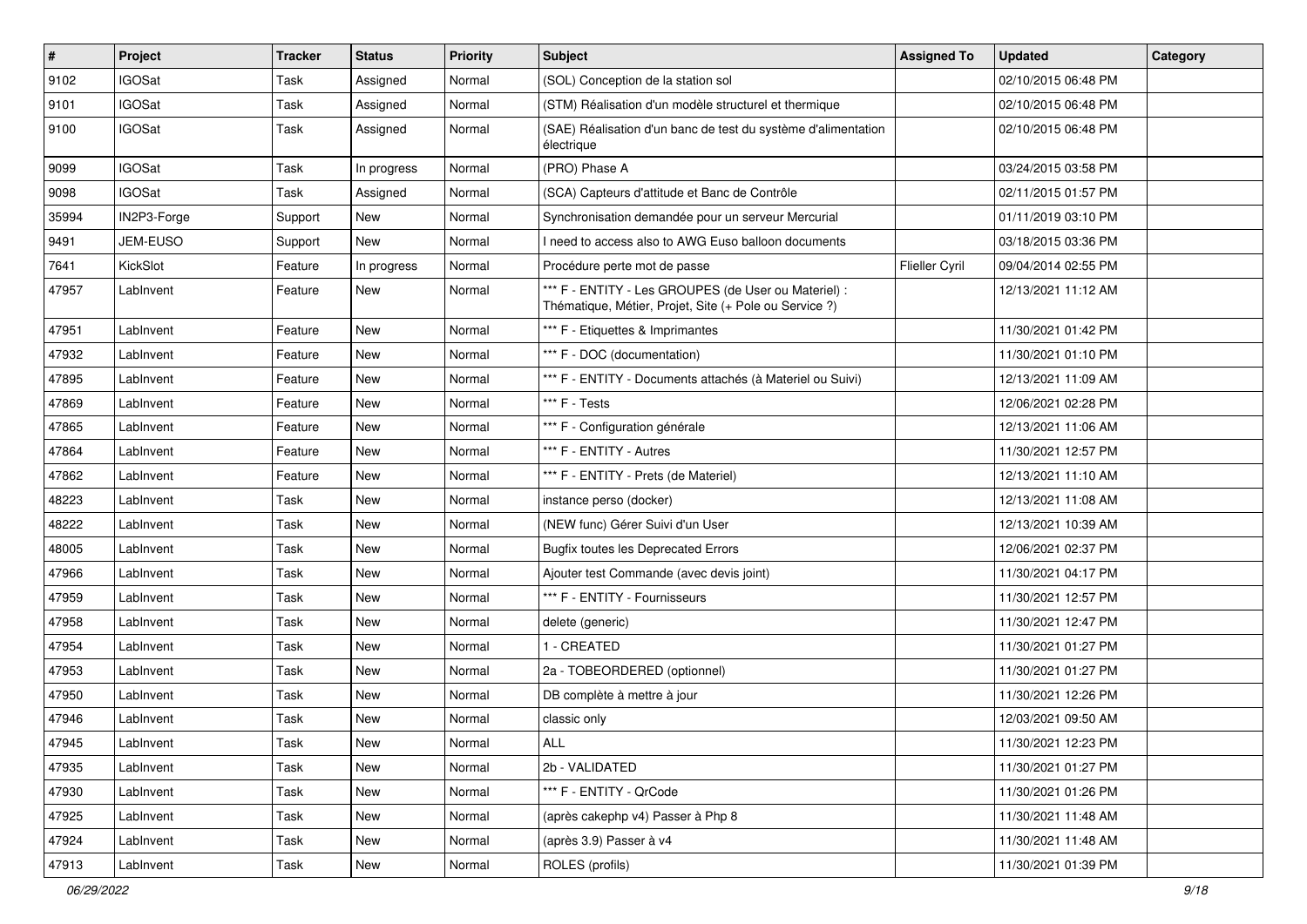| $\sharp$ | Project   | <b>Tracker</b> | <b>Status</b> | <b>Priority</b> | Subject                                                                                                                   | <b>Assigned To</b> | <b>Updated</b>      | Category                      |
|----------|-----------|----------------|---------------|-----------------|---------------------------------------------------------------------------------------------------------------------------|--------------------|---------------------|-------------------------------|
| 47911    | LabInvent | Task           | <b>New</b>    | Normal          | Create/Update (add edit generic)                                                                                          |                    | 11/30/2021 11:04 AM |                               |
| 47907    | LabInvent | Task           | New           | Normal          | *** F - Config YAML (champs materiels) : champs obligatoires,<br>recommandés, ou readonly                                 |                    | 11/30/2021 01:25 PM |                               |
| 47893    | LabInvent | Task           | <b>New</b>    | Normal          | Views                                                                                                                     |                    | 11/30/2021 01:21 PM |                               |
| 47889    | LabInvent | Task           | <b>New</b>    | Normal          | Changer statut - setStatusTo*()                                                                                           |                    | 11/30/2021 01:19 PM |                               |
| 47885    | LabInvent | Task           | New           | Normal          | filtrage (voir formulaire index)                                                                                          |                    | 11/30/2021 01:30 PM |                               |
| 47883    | LabInvent | Task           | <b>New</b>    | Normal          | formulaire de recherche multi-critères                                                                                    |                    | 11/30/2021 01:30 PM |                               |
| 47880    | LabInvent | Task           | <b>New</b>    | Normal          | Read - index                                                                                                              |                    | 11/30/2021 01:16 PM |                               |
| 47873    | LabInvent | Task           | <b>New</b>    | Normal          | Model (Entity & Table)                                                                                                    |                    | 12/01/2021 09:37 AM |                               |
| 47871    | LabInvent | Task           | <b>New</b>    | Normal          | Autorisations                                                                                                             |                    | 11/30/2021 01:29 PM |                               |
| 47870    | LabInvent | Task           | <b>New</b>    | Normal          | Tests (Materiels)                                                                                                         |                    | 11/30/2021 03:38 PM |                               |
| 47868    | LabInvent | Task           | <b>New</b>    | Normal          | *** F - Super Entité (AppController, AppTable)                                                                            |                    | 11/30/2021 01:34 PM |                               |
| 35692    | Lavoisier | <b>Bug</b>     | <b>New</b>    | Normal          | namespace not removed for a given use-case                                                                                |                    | 11/27/2018 05:35 PM |                               |
| 33857    | Lavoisier | <b>Bug</b>     | <b>New</b>    | Normal          | post-processors namespace mapping must be defined in view                                                                 |                    | 06/18/2018 01:29 PM | Engine                        |
| 29154    | Lavoisier | <b>Bug</b>     | <b>New</b>    | Normal          | wrong context when mixing <element-create-as-parent> and<br/><element-create></element-create></element-create-as-parent> | Reynaud<br>Sylvain | 03/06/2018 11:09 AM | <b>XML Template</b><br>Engine |
| 27459    | Lavoisier | Bug            | <b>New</b>    | Normal          | namespace disappear when root node is renamed                                                                             | Reynaud<br>Sylvain | 01/31/2018 02:44 PM | <b>XML Template</b><br>Engine |
| 11100    | Lavoisier | Bug            | <b>New</b>    | Normal          | <element-ignore> should not remove the namespace<br/>declaration (xmlns)</element-ignore>                                 |                    | 10/16/2015 01:48 PM | <b>XML Template</b><br>Engine |
| 9623     | Lavoisier | <b>Bug</b>     | New           | Normal          | SynchronousCacheConnector stays in building state until the<br>calling view is finished                                   |                    | 04/01/2015 06:21 PM | Adaptors                      |
| 8380     | Lavoisier | <b>Bug</b>     | <b>New</b>    | Normal          | remove attribute @evaluated from generated adaptors<br>documentation                                                      |                    | 10/28/2014 04:51 PM | Doc                           |
| 8379     | Lavoisier | <b>Bug</b>     | <b>New</b>    | Normal          | NullPointerException at startup                                                                                           |                    | 10/28/2014 04:49 PM |                               |
| 8217     | Lavoisier | Bug            | <b>New</b>    | Normal          | Logo demo view seems broken                                                                                               |                    | 10/13/2014 02:06 PM |                               |
| 8055     | Lavoisier | Bug            | New           | Normal          | view "debug" fails when Lavoisier is installed in a directory with<br>special character                                   |                    | 09/19/2014 05:02 PM |                               |
| 7465     | Lavoisier | Bug            | <b>New</b>    | Normal          | fix all the relative URL used by the web console                                                                          |                    | 06/17/2014 04:57 PM | Console                       |
| 5477     | Lavoisier | <b>Bug</b>     | Assigned      | Normal          | problem avec HTMLSerializer                                                                                               | Lequeux Olivier    | 11/15/2013 11:25 AM | Adaptors                      |
| 37461    | Lavoisier | Feature        | New           | Normal          | add support for jdk 11                                                                                                    |                    | 04/25/2019 01:53 PM |                               |
| 34801    | Lavoisier | Feature        | New           | Normal          | add support for attribute @if in element view/variable                                                                    |                    | 07/31/2018 12:57 PM |                               |
| 32928    | Lavoisier | Feature        | New           | Normal          | support enumeration in route properties                                                                                   |                    | 05/18/2018 02:23 PM | Service                       |
| 27576    | Lavoisier | Feature        | New           | Normal          | add a parameter "priority" on WhenCreatedTrigger                                                                          |                    | 02/02/2018 03:18 PM | Engine                        |
| 27570    | Lavoisier | Feature        | New           | Normal          | Notified Trigger should bypass attribute @ignore-during                                                                   |                    | 02/02/2018 03:05 PM | Engine                        |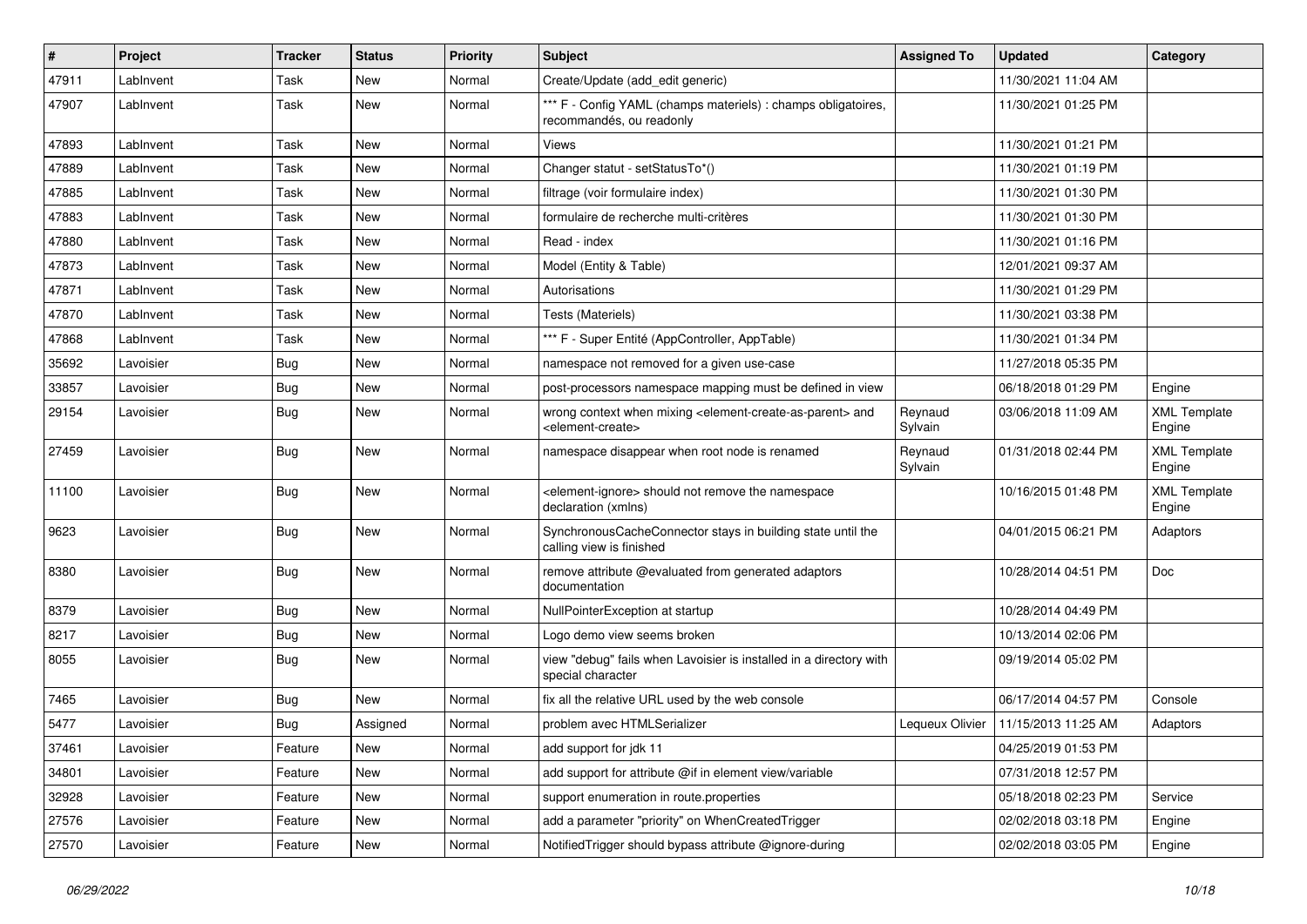| $\pmb{\#}$ | Project   | Tracker | <b>Status</b> | <b>Priority</b> | <b>Subject</b>                                                                                                              | <b>Assigned To</b> | <b>Updated</b>      | Category                      |
|------------|-----------|---------|---------------|-----------------|-----------------------------------------------------------------------------------------------------------------------------|--------------------|---------------------|-------------------------------|
| 26907      | Lavoisier | Feature | New           | Normal          | implement XPath function format-number()                                                                                    |                    | 01/10/2018 03:18 PM | <b>XML Template</b><br>Engine |
| 11915      | Lavoisier | Feature | <b>New</b>    | Normal          | change the parameters of plugin ChartRenderer                                                                               |                    | 02/05/2016 12:25 PM | Adaptors                      |
| 10315      | Lavoisier | Feature | <b>New</b>    | Normal          | Index size of IndexedFileCache plugin is limited by the max<br>number of inodes                                             |                    | 07/07/2015 10:12 AM | Adaptors                      |
| 9799       | Lavoisier | Feature | <b>New</b>    | Normal          | esxl function missing : add-duration                                                                                        |                    | 04/30/2015 11:00 AM |                               |
| 9778       | Lavoisier | Feature | <b>New</b>    | Normal          | support cookies in HTTPConnector                                                                                            |                    | 04/28/2015 01:39 PM | Adaptors                      |
| 9704       | Lavoisier | Feature | New           | Normal          | add option --override to lavoisier-upgrade.sh                                                                               |                    | 04/15/2015 10:07 AM |                               |
| 9624       | Lavoisier | Feature | <b>New</b>    | Normal          | when cache is empty and being built, user queries should be<br>waiting for it rather than failing                           |                    | 04/01/2015 06:30 PM | Engine                        |
| 9622       | Lavoisier | Feature | <b>New</b>    | Normal          | add links to fallback views into view "dependencies"                                                                        |                    | 04/01/2015 06:19 PM | Console                       |
| 9607       | Lavoisier | Feature | <b>New</b>    | Normal          | Add SAML 2.0 support in Lavoisier                                                                                           |                    | 04/01/2015 11:32 AM | Adaptors                      |
| 9564       | Lavoisier | Feature | New           | Normal          | reorganize <pre-renderer> section</pre-renderer>                                                                            |                    | 03/30/2015 10:37 AM | Engine                        |
| 9563       | Lavoisier | Feature | <b>New</b>    | Normal          | support <elements-ignore> into <element-create-as-parent></element-create-as-parent></elements-ignore>                      |                    | 03/30/2015 10:30 AM | <b>XML Template</b><br>Engine |
| 9562       | Lavoisier | Feature | <b>New</b>    | Normal          | re-implement <pre-renderers> in streaming mode</pre-renderers>                                                              |                    | 03/30/2015 10:32 AM | Engine                        |
| 9560       | Lavoisier | Feature | <b>New</b>    | Normal          | SurroundSerializer should ignore header lines (starting with )</td <td></td> <td>03/30/2015 10:17 AM</td> <td>Adaptors</td> |                    | 03/30/2015 10:17 AM | Adaptors                      |
| 9559       | Lavoisier | Feature | <b>New</b>    | Normal          | develop a TextRenderer plugin                                                                                               |                    | 03/30/2015 10:15 AM | Adaptors                      |
| 9467       | Lavoisier | Feature | New           | Normal          | improve flexibility of JSONRenderer                                                                                         |                    | 03/16/2015 01:54 PM | Adaptors                      |
| 8817       | Lavoisier | Feature | <b>New</b>    | Normal          | develop a XML template optimizer                                                                                            |                    | 12/19/2014 05:10 PM | <b>XML Template</b><br>Engine |
| 8405       | Lavoisier | Feature | <b>New</b>    | Normal          | implement XPath function choose_not_null(arg1, arg2)                                                                        |                    | 10/30/2014 02:21 PM | Engine                        |
| 8404       | Lavoisier | Feature | <b>New</b>    | Normal          | support parameters in <pre-renderers></pre-renderers>                                                                       |                    | 10/30/2014 11:03 AM | Engine                        |
| 8261       | Lavoisier | Feature | New           | Normal          | support attribute @out-xpath on <element></element>                                                                         |                    | 10/17/2014 07:15 PM | <b>XML Template</b><br>Engine |
| 8260       | Lavoisier | Feature | <b>New</b>    | Normal          | develop plugin ElementProcessor                                                                                             |                    | 10/17/2014 07:10 PM | Adaptors                      |
| 8259       | Lavoisier | Feature | New           | Normal          | support parameter "renderer" in ZipRenderer and<br>GZipRenderer                                                             |                    | 10/17/2014 07:08 PM | Adaptors                      |
| 8258       | Lavoisier | Feature | <b>New</b>    | Normal          | add attribute @default to <renderers></renderers>                                                                           |                    | 10/17/2014 07:07 PM | Engine                        |
| 8241       | Lavoisier | Feature | <b>New</b>    | Normal          | improve dropdown list of view "form"                                                                                        |                    | 10/15/2014 06:05 PM | Engine                        |
| 8240       | Lavoisier | Feature | New           | Normal          | LDAPConnector/LDIFSerializer should generate data in DSML<br>format                                                         |                    | 10/15/2014 06:02 PM | Adaptors                      |
| 8172       | Lavoisier | Feature | New           | Normal          | support XPath function append()                                                                                             |                    | 10/06/2014 10:43 AM | <b>XML Template</b><br>Engine |
| 8132       | Lavoisier | Feature | <b>New</b>    | Normal          | support attribute @first-child-attributes in <element></element>                                                            |                    | 09/30/2014 04:28 PM |                               |
| 7811       | Lavoisier | Feature | New           | Normal          | support server-side argument validation with XPath                                                                          |                    | 07/30/2014 05:05 PM |                               |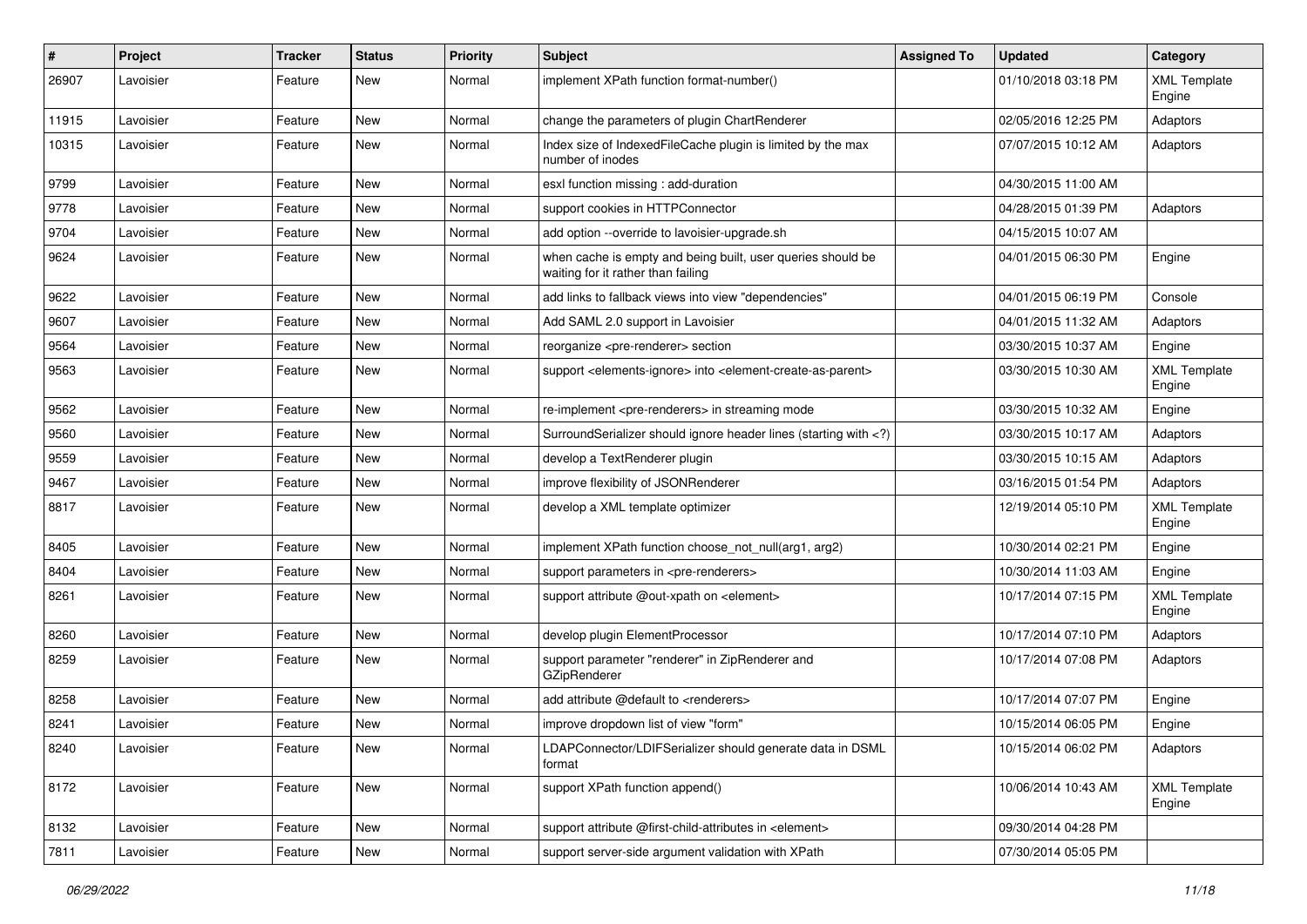| $\pmb{\#}$ | Project                  | Tracker    | <b>Status</b> | <b>Priority</b> | Subject                                                                       | <b>Assigned To</b>   | Updated             | Category                       |
|------------|--------------------------|------------|---------------|-----------------|-------------------------------------------------------------------------------|----------------------|---------------------|--------------------------------|
| 7649       | Lavoisier                | Feature    | <b>New</b>    | Normal          | develop a XMLTemplateProcessor plugin                                         |                      | 07/04/2014 05:52 PM | Adaptors                       |
| 7619       | Lavoisier                | Feature    | <b>New</b>    | Normal          | replace @INCLUDES with #include in properties files                           |                      | 07/04/2014 11:17 AM | Engine                         |
| 7464       | Lavoisier                | Feature    | New           | Normal          | replace XSL with HTML template in web console                                 |                      | 06/17/2014 04:55 PM | Console                        |
| 7463       | Lavoisier                | Feature    | New           | Normal          | add attribute tpl:url.                                                        |                      | 06/17/2014 04:54 PM | <b>HTML Template</b><br>Engine |
| 7325       | Lavoisier                | Feature    | <b>New</b>    | Normal          | support filtering dependencies graph by categories                            |                      | 06/04/2014 05:14 PM | Console                        |
| 5051       | Lavoisier                | Support    | New           | Normal          | Explain cache trigger workflow                                                | Lequeux Olivier      | 09/13/2013 10:36 AM | Doc                            |
| 17192      | LC <sub>2</sub>          | <b>Bug</b> | Assigned      | Normal          | The channel 1 is wrongly displayed as 0 even if correctly used                | Lafage Vincent       | 03/16/2017 05:18 PM |                                |
| 8369       | LC <sub>2</sub>          | Feature    | New           | Normal          | Standardize by relying on GNU getopt instead of proprietary<br>cmdline        | Lafage Vincent       | 10/27/2014 07:06 PM |                                |
| 2431       | LC <sub>2</sub>          | Feature    | Assigned      | Normal          | Enforce stricter checks on startup precondition                               | Lafage Vincent       | 02/03/2012 09:54 PM |                                |
| 11561      | LST stereo trigger study | Task       | New           | Normal          | Small-scale MC production for testing the effect of LST-MST<br>stereo trigger | Hrupec Dario         | 04/15/2016 03:34 PM |                                |
| 31881      | Narval Standalone        | Feature    | New           | Normal          | Logs de l'instance                                                            | Théo Le Guen         | 04/24/2018 03:59 PM |                                |
| 23257      | operations-portal-users  | Bug        | New           | Normal          | Downtime notification admin page                                              |                      | 10/25/2017 03:57 PM | Downtime<br>Notification       |
| 35045      | operations-portal-users  | Feature    | <b>New</b>    | Normal          | Tasks for the release                                                         |                      | 09/20/2018 10:48 AM | Others                         |
| 35044      | operations-portal-users  | Feature    | <b>New</b>    | Normal          | New ROD dashboard                                                             |                      | 09/20/2018 10:42 AM | Dashboard                      |
| 32         | Oval                     | <b>Bug</b> | New           | Normal          | Write a more detailed configuration doc                                       | <b>Chamont David</b> | 02/16/2009 07:18 PM | Documentation                  |
| 21         | Oval                     | <b>Bug</b> | New           | Normal          | What happens when a subdirectory is reused in several<br>environments?        | <b>Chamont David</b> | 02/16/2009 07:00 PM | OvalFile                       |
| 923        | Oval                     | Feature    | New           | Normal          | oval reset                                                                    | <b>Chamont David</b> | 09/20/2010 05:16 PM | Other                          |
| 597        | Oval                     | Feature    | <b>New</b>    | Normal          | YAML comme langage de configuration ?                                         |                      | 05/11/2010 01:36 PM |                                |
| 35         | Oval                     | Feature    | New           | Normal          | Give less importance to the build step                                        | <b>Chamont David</b> | 02/16/2009 07:41 PM | Documentation                  |
| 34         | Oval                     | Feature    | <b>New</b>    | Normal          | Extend input/output control                                                   | <b>Chamont David</b> | 02/16/2009 07:27 PM | Implementation                 |
| 33         | Oval                     | Feature    | <b>New</b>    | Normal          | Support for gzipped ref files                                                 | <b>Chamont David</b> | 02/16/2009 07:23 PM | Diff command                   |
| 31         | Oval                     | Feature    | New           | Normal          | Apply a command to a subdirectory subset?                                     | <b>Chamont David</b> | 02/16/2009 07:14 PM | Run command                    |
| 12963      | <b>PEM</b>               | <b>Bug</b> | <b>New</b>    | Normal          | add tool crash                                                                |                      | 03/24/2016 09:10 AM |                                |
| 12962      | <b>PEM</b>               | Bug        | New           | Normal          | pem-sync list ???                                                             |                      | 03/24/2016 09:05 AM |                                |
| 10313      | PEM                      | <b>Bug</b> | New           | Normal          | Error message to change !                                                     |                      | 07/07/2015 09:51 AM |                                |
| 10274      | <b>PEM</b>               | <b>Bug</b> | New           | Normal          | SYSTEM.ASSERTIONS.ASSERT_FAILURE                                              |                      | 07/01/2015 11:12 AM |                                |
| 12975      | PEM                      | Feature    | New           | Normal          | pem-sync co_pem                                                               |                      | 03/24/2016 04:54 PM |                                |
| 12974      | PEM                      | Feature    | New           | Normal          | pem-sync cp_pem                                                               |                      | 03/24/2016 04:52 PM |                                |
| 12961      | <b>PEM</b>               | Feature    | New           | Normal          | PEM version                                                                   |                      | 03/24/2016 09:03 AM |                                |
| 10273      | PEM                      | Feature    | New           | Normal          | Easier configuration process                                                  |                      | 07/01/2015 11:11 AM |                                |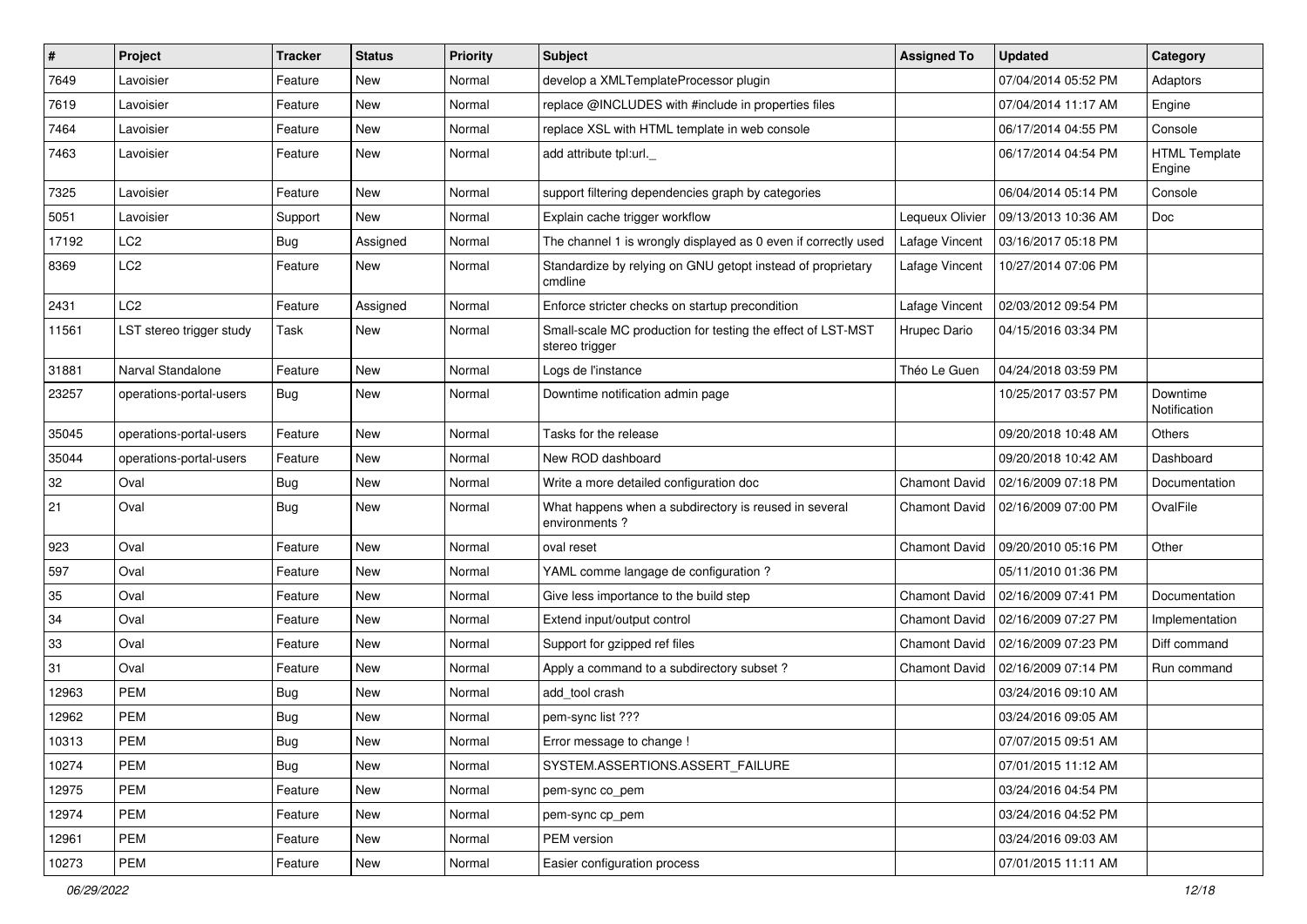| $\vert$ # | Project | <b>Tracker</b> | <b>Status</b> | <b>Priority</b> | <b>Subject</b>                                                                                                                   | <b>Assigned To</b>   | <b>Updated</b>      | Category  |
|-----------|---------|----------------|---------------|-----------------|----------------------------------------------------------------------------------------------------------------------------------|----------------------|---------------------|-----------|
| 1437      | Pipelet | Bug            | New           | Normal          | str_parents not updated in time for glob_parent                                                                                  |                      | 03/10/2011 05:51 PM |           |
| 9534      | Pipelet | Feature        | New           | Normal          | logging of stdout and stderr                                                                                                     |                      | 03/25/2015 02:31 PM |           |
| 8262      | Pipelet | Feature        | New           | Normal          | LocalRepository: recursive search of segment source script                                                                       |                      | 10/19/2014 05:13 PM |           |
| 1337      | Pipelet | Task           | New           | Normal          | logged_subprocess improvement                                                                                                    |                      | 03/08/2011 09:07 PM |           |
| 45484     | PyROS   | Feature        | New           | Normal          | **** D5 - Images management (L1-L2)                                                                                              |                      | 02/02/2022 02:36 PM |           |
| 45481     | PyROS   | Feature        | New           | Normal          | **** D2 - Users & Programs                                                                                                       |                      | 03/29/2022 09:17 AM |           |
| 44721     | PyROS   | Feature        | New           | Normal          | *** GF4 - QUAL - Quality & Tests - High level tests (integration<br>& functional), plan tests, validation des exigences (qualif) |                      | 03/16/2022 04:55 PM |           |
| 44661     | PyROS   | Feature        | New           | Normal          | *** SF13 - IAF - Images Fetching (quicklook & download)                                                                          |                      | 03/15/2022 04:49 PM |           |
| 44659     | PyROS   | Feature        | New           | Normal          | *** GF3 - INFRA - Hardware, Operating System, Network,<br>Security & Safety                                                      |                      | 03/16/2022 04:51 PM |           |
| 44584     | PyROS   | Feature        | New           | Normal          | *** SF10 - CAL - Calibration (Dark/Bias/Flat)                                                                                    |                      | 03/15/2022 04:48 PM |           |
| 44514     | PyROS   | Feature        | New           | Normal          | *** SF11 - IPC - Images Processing (Grenouille)                                                                                  | Klotz Alain          | 03/15/2022 04:44 PM |           |
| 44165     | PyROS   | Feature        | New           | Normal          | *** SF16 - DSH - General monitoring : Dashboard (website)                                                                        |                      | 06/29/2022 07:24 AM |           |
| 44164     | PyROS   | Feature        | New           | Normal          | *** SF12 - IAN - Images Analysis (Triton)                                                                                        |                      | 03/15/2022 04:48 PM |           |
| 44163     | PyROS   | Feature        | New           | Normal          | *** SF09 - CMC - Command Control - Telescope & Instruments<br>Control & Monitoring (DeviceController, AgentDevice)               |                      | 03/16/2022 07:28 AM |           |
| 44160     | PyROS   | Feature        | New           | Normal          | *** SF07 - PLN - Observation Sequences Planning &<br>Scheduling                                                                  |                      | 03/15/2022 04:46 PM |           |
| 44159     | PyROS   | Feature        | New           | Normal          | *** SF03 - ENV - Environment Monitoring (int/ext, observatory<br>& weather)                                                      |                      | 05/05/2022 09:54 AM |           |
| 44158     | PyROS   | Feature        | New           | Normal          | *** SF06 - ALR - Alerts Management                                                                                               |                      | 03/15/2022 04:46 PM |           |
| 44154     | PyROS   | Feature        | In progress   | Normal          | *** SF02 - SCP - Scientific Programs Management                                                                                  |                      | 03/29/2022 09:17 AM |           |
| 44153     | PyROS   | Feature        | New           | Normal          | *** SF05 - SEQ - Observation Sequences Management                                                                                | Koralewski<br>Alexis | 02/23/2022 10:45 AM |           |
| 44150     | PyROS   | Feature        | In progress   | Normal          | *** SF01 - USR - Users, Roles, and Authorizations<br>Management                                                                  |                      | 03/29/2022 09:14 AM |           |
| 51514     | PyROS   | Task           | New           | Normal          | <b>LOG</b>                                                                                                                       |                      | 06/29/2022 07:37 AM |           |
| 51513     | PyROS   | Task           | New           | Normal          | General algorithm (ternary mode, status, routine processing,<br>commands processing, exceptions dealing)                         | Pallier Etienne      | 06/29/2022 07:37 AM |           |
| 51508     | PyROS   | Task           | New           | Normal          | AgentMajordome (based on Agent)                                                                                                  | Koralewski<br>Alexis | 06/29/2022 07:31 AM |           |
| 51506     | PyROS   | Task           | In progress   | Normal          | Agent MAJORDOME (superviseur)                                                                                                    | Koralewski<br>Alexis | 06/29/2022 07:39 AM | Evolution |
| 49994     | PyROS   | Task           | In progress   | Normal          | SP export (list & 1)                                                                                                             | Koralewski<br>Alexis | 03/29/2022 09:17 AM |           |
| 49890     | PyROS   | Task           | New           | Normal          | Global Start & Stop (safe)                                                                                                       |                      | 03/16/2022 04:52 PM |           |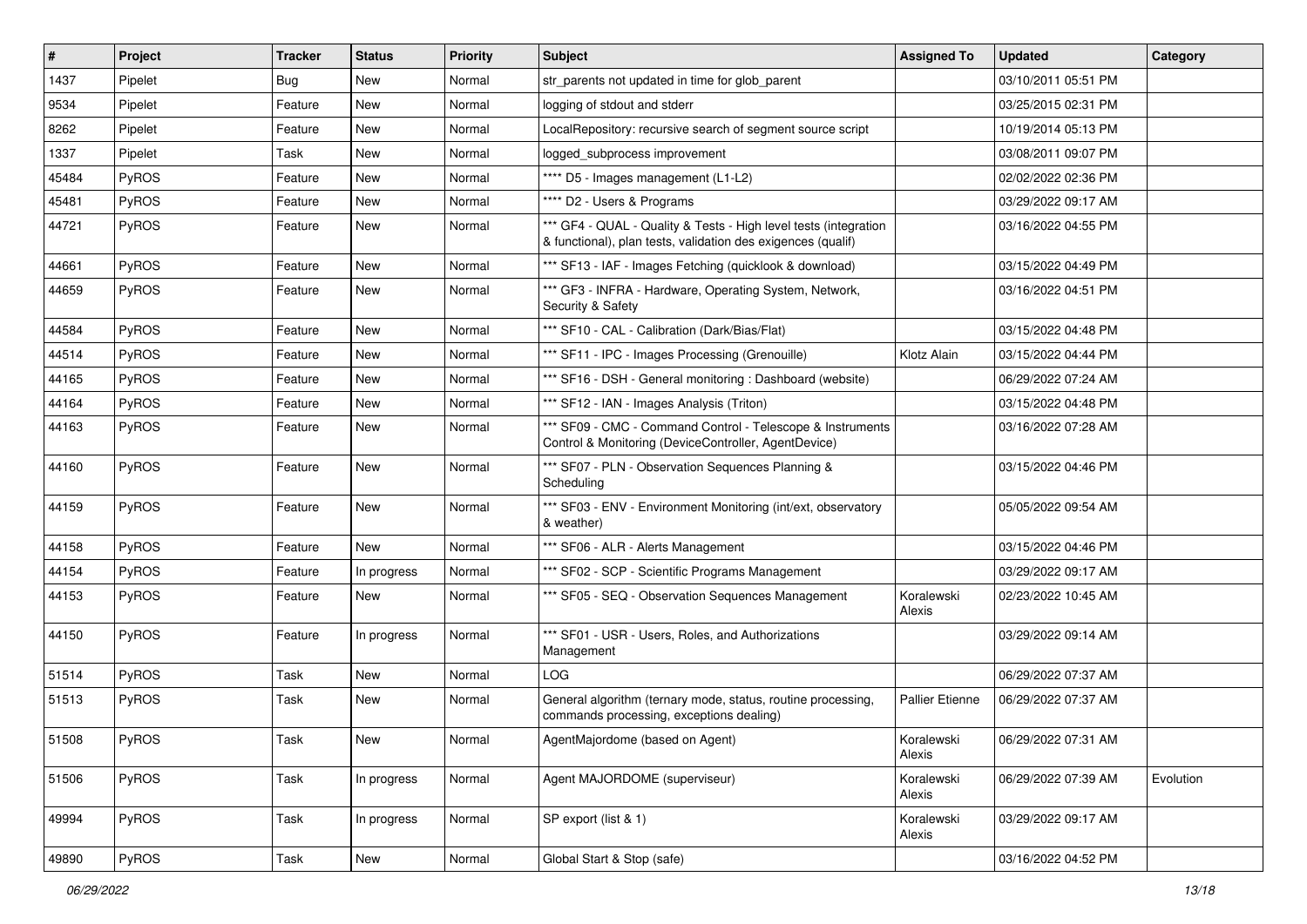| #     | Project      | <b>Tracker</b> | <b>Status</b> | <b>Priority</b> | <b>Subject</b>                                                                           | <b>Assigned To</b>   | <b>Updated</b>      | Category |
|-------|--------------|----------------|---------------|-----------------|------------------------------------------------------------------------------------------|----------------------|---------------------|----------|
| 49889 | <b>PyROS</b> | Task           | New           | Normal          | Backup                                                                                   |                      | 03/16/2022 04:49 PM |          |
| 49888 | PyROS        | Task           | New           | Normal          | Firewall                                                                                 |                      | 03/16/2022 04:48 PM |          |
| 49887 | PyROS        | Task           | New           | Normal          | Hardware                                                                                 |                      | 03/16/2022 04:47 PM |          |
| 49886 | PyROS        | Task           | New           | Normal          | System watch (Nagios, )                                                                  |                      | 03/16/2022 04:47 PM |          |
| 49885 | PyROS        | Task           | New           | Normal          | Network                                                                                  |                      | 03/16/2022 04:46 PM |          |
| 49878 | PyROS        | Task           | New           | Normal          | SF02-SCP integration - Lancement auto de l'agent de gestion<br>du SP lifecycle           |                      | 06/28/2022 10:04 PM |          |
| 49876 | PyROS        | Task           | New           | Normal          | Guitastro integration                                                                    |                      | 03/16/2022 07:28 AM |          |
| 49875 | PyROS        | Task           | New           | Normal          | (classic) Installation Guitastro & dependencies                                          |                      | 03/16/2022 07:27 AM |          |
| 49874 | PyROS        | Task           | New           | Normal          | (docker) Installation Guitastro & dependencies                                           |                      | 06/28/2022 10:11 PM |          |
| 49872 | <b>PyROS</b> | Task           | New           | Normal          | Restauration de la config par défaut                                                     |                      | 03/15/2022 11:10 PM |          |
| 49871 | PyROS        | Task           | New           | Normal          | Config par défaut (à définir)                                                            |                      | 03/15/2022 11:11 PM |          |
| 49870 | PyROS        | Task           | New           | Normal          | Config générale : logo, pagination, couleurs, options générales,<br>options par feature, |                      | 03/15/2022 11:11 PM |          |
| 49546 | PyROS        | Task           | In progress   | Normal          | Documentation (pyros_api)                                                                | Koralewski<br>Alexis | 02/24/2022 02:33 PM |          |
| 49545 | PyROS        | Task           | In progress   | Normal          | Script development (pyros_api)                                                           | Koralewski<br>Alexis | 02/24/2022 02:33 PM |          |
| 49543 | PyROS        | Task           | New           | Normal          | Users View (list & 1)                                                                    |                      | 02/23/2022 06:06 PM |          |
| 49541 | PyROS        | Task           | New           | Normal          | API REST (website scripting via pyros_api.py script)                                     | Koralewski<br>Alexis | 06/29/2022 07:26 AM |          |
| 49478 | PyROS        | Task           | New           | Normal          | Test                                                                                     | Koralewski<br>Alexis | 02/22/2022 12:25 PM |          |
| 49272 | PyROS        | Task           | In progress   | Normal          | Tooltips                                                                                 | Koralewski<br>Alexis | 02/17/2022 01:59 PM |          |
| 49262 | PyROS        | Task           | In progress   | Normal          | Sequence Validation                                                                      |                      | 02/03/2022 02:50 PM |          |
| 49258 | PyROS        | Task           | In progress   | Normal          | from IMPORT (upload) Seq (from yaml file)                                                | Koralewski<br>Alexis | 02/23/2022 12:02 PM |          |
| 49253 | PyROS        | Task           | New           | Normal          | READ 1 & list                                                                            |                      | 02/21/2022 03:21 PM |          |
| 49252 | PyROS        | Task           | New           | Normal          | <b>WEB FORM</b>                                                                          |                      | 02/17/2022 01:59 PM |          |
| 49251 | PyROS        | Task           | New           | Normal          | Test                                                                                     | Koralewski<br>Alexis | 02/22/2022 02:59 PM |          |
| 49250 | PyROS        | Task           | New           | Normal          | <b>CREATE/UPDATE Sequence</b>                                                            |                      | 02/23/2022 12:02 PM |          |
| 49249 | PyROS        | Task           | In progress   | Normal          | General Menu for this feature                                                            |                      | 02/03/2022 09:39 AM |          |
| 49247 | PyROS        | Task           | New           | Normal          | State diagram (doc)                                                                      |                      | 02/03/2022 09:34 AM |          |
| 49246 | PyROS        | Task           | New           | Normal          | Sequence Lifecycle (status)                                                              |                      | 02/03/2022 09:34 AM |          |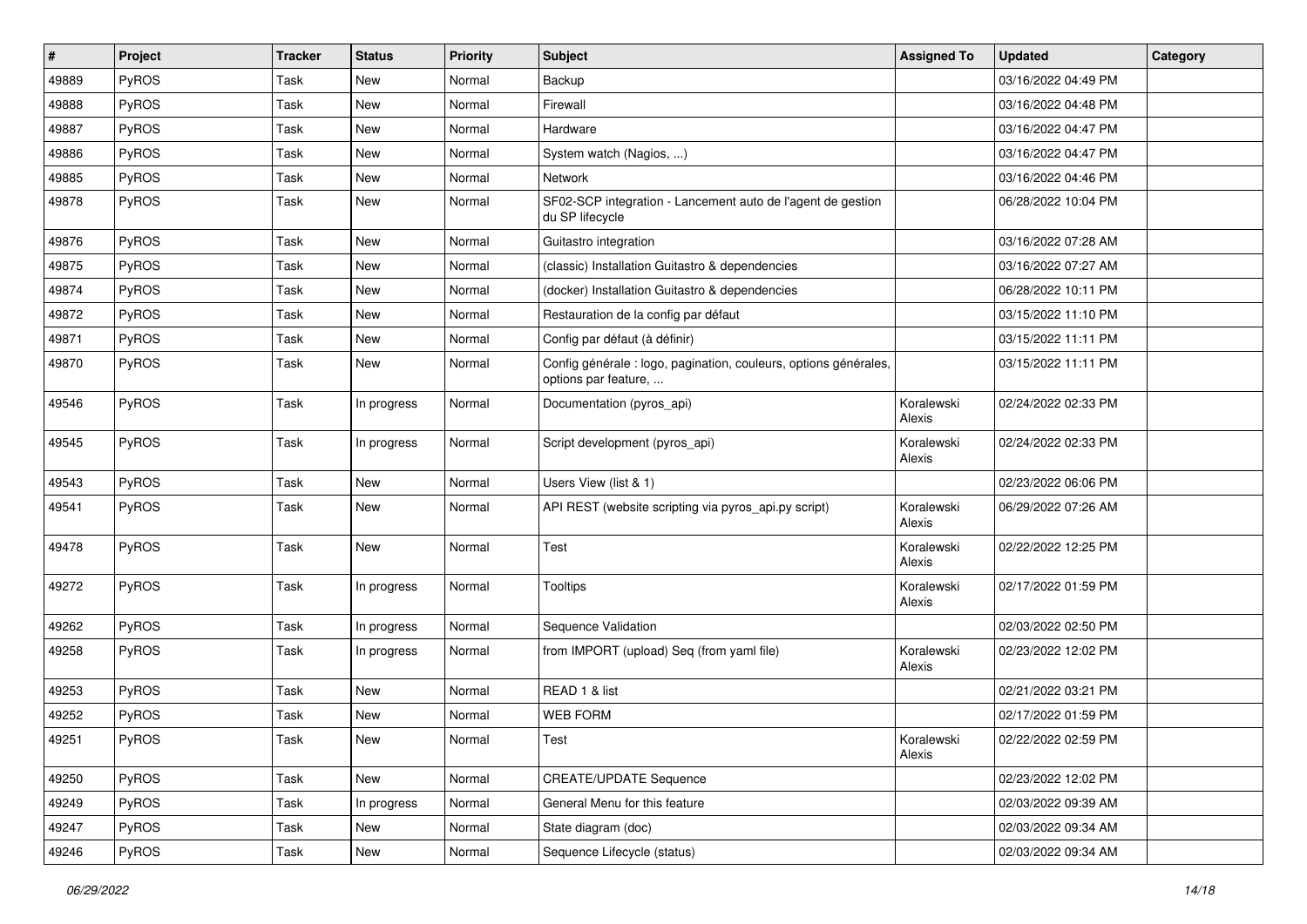| #     | Project      | <b>Tracker</b> | <b>Status</b> | <b>Priority</b> | Subject                                                                                                                                  | <b>Assigned To</b> | <b>Updated</b>      | Category |
|-------|--------------|----------------|---------------|-----------------|------------------------------------------------------------------------------------------------------------------------------------------|--------------------|---------------------|----------|
| 49228 | <b>PyROS</b> | Task           | In progress   | Normal          | Correction de l'orientation de l'image (est à gauche, nord en<br>haut)                                                                   | Klotz Alain        | 02/02/2022 02:56 PM |          |
| 49227 | PyROS        | Task           | <b>New</b>    | Normal          | Corrections cosmétiques (de pixels)                                                                                                      | Klotz Alain        | 02/02/2022 02:19 PM |          |
| 49226 | PyROS        | Task           | In progress   | Normal          | Correction de l'image par le flat                                                                                                        | Klotz Alain        | 02/02/2022 02:56 PM |          |
| 49225 | PyROS        | Task           | In progress   | Normal          | Correction de l'image par le dark (+ bias)                                                                                               | Klotz Alain        | 02/02/2022 02:56 PM |          |
| 49224 | <b>PyROS</b> | Task           | New           | Normal          | Choisir le bias, le flat, et le dark (en fn des metadata)                                                                                | Klotz Alain        | 02/02/2022 02:19 PM |          |
| 49223 | PyROS        | Task           | In progress   | Normal          | Groupes                                                                                                                                  | Klotz Alain        | 02/02/2022 02:38 PM |          |
| 49222 | PyROS        | Task           | In progress   | Normal          | Traitement d'un groupe d'images : début et fin de groupe                                                                                 | Klotz Alain        | 02/02/2022 02:38 PM |          |
| 49221 | PyROS        | Task           | In progress   | Normal          | Recup metadata de l'image (dans la BD)                                                                                                   | Klotz Alain        | 02/02/2022 02:38 PM |          |
| 49220 | PyROS        | Task           | In progress   | Normal          | Récup en-tête                                                                                                                            | Klotz Alain        | 02/02/2022 02:38 PM |          |
| 49219 | <b>PyROS</b> | Task           | In progress   | Normal          | Nouvelle image                                                                                                                           | Klotz Alain        | 02/02/2022 02:38 PM |          |
| 49218 | PyROS        | Task           | In progress   | Normal          | Détection des nouvelles images produites (système<br>asynchrone sur l'acquisition)                                                       | Klotz Alain        | 02/02/2022 02:38 PM |          |
| 49217 | PyROS        | Task           | New           | Normal          | 5 - (L2) Critères de qualité d'image (+ json QUAL)                                                                                       | Klotz Alain        | 02/02/2022 02:37 PM |          |
| 49216 | PyROS        | Task           | <b>New</b>    | Normal          | 4 - (L1c) - Combinaison d'images                                                                                                         | Klotz Alain        | 02/02/2022 02:36 PM |          |
| 49215 | PyROS        | Task           | In progress   | Normal          | 3 - (L1b) - Reconnaissance du champ (lien entre pixels et<br>coord célestes) ( + json CATA)                                              | Klotz Alain        | 02/02/2022 02:36 PM |          |
| 49214 | PyROS        | Task           | In progress   | Normal          | 2 - (L1a) - Pré-traitement de chaque image (dans l'ordre) (fits<br>$RAW \Rightarrow fits CAL$                                            | Klotz Alain        | 02/02/2022 02:42 PM |          |
| 49213 | PyROS        | Task           | In progress   | Normal          | 1 - (L0) - Récupération et organisation des images L0 (RAW<br>fits)                                                                      | Klotz Alain        | 02/02/2022 02:42 PM |          |
| 49210 | <b>PyROS</b> | Task           | New           | Normal          | <b>CONFIGURATION GENERALE</b>                                                                                                            |                    | 03/15/2022 11:11 PM |          |
| 49162 | PyROS        | Task           | New           | Normal          | Check sequence validity                                                                                                                  | Klotz Alain        | 02/03/2022 10:23 AM |          |
| 49157 | PyROS        | Task           | New           | Normal          | Super Super Agent qui surveille l'ensemble des super agents<br>sur chaque noeud (?)                                                      |                    | 01/31/2022 12:12 PM |          |
| 49156 | PyROS        | Task           | New           | Normal          | Super Agent qui démarre et stoppe les autres agents, et<br>surveille leur bonne santé (les relance si besoin) => sur<br>chaque noeud (?) |                    | 01/31/2022 12:12 PM |          |
| 49155 | PyROS        | Task           | New           | Normal          | Architecture décentralisée en plusieurs noeuds<br>(communication via BD)                                                                 |                    | 01/31/2022 12:09 PM |          |
| 49152 | PyROS        | Task           | New           | Normal          | RUN/EXEC - Start & Stop software (et Agents)                                                                                             |                    | 05/24/2022 02:55 PM |          |
| 49151 | PyROS        | Task           | New           | Normal          | Script central (pyros.py)                                                                                                                |                    | 01/31/2022 11:36 AM |          |
| 49137 | PyROS        | Task           | New           | Normal          | Integration Guitastro lib                                                                                                                | Klotz Alain        | 02/02/2022 03:27 PM |          |
| 49136 | PyROS        | Task           | New           | Normal          | GF03-INFRA - Logging integration (general logs & agents)                                                                                 |                    | 06/29/2022 07:25 AM |          |
| 49135 | PyROS        | Task           | New           | Normal          | SF15-SST integration (agents, start, stop, commands)                                                                                     |                    | 06/29/2022 07:23 AM |          |
| 49134 | PyROS        | Task           | New           | Normal          | SF14-OBC integration                                                                                                                     |                    | 01/29/2022 12:52 AM |          |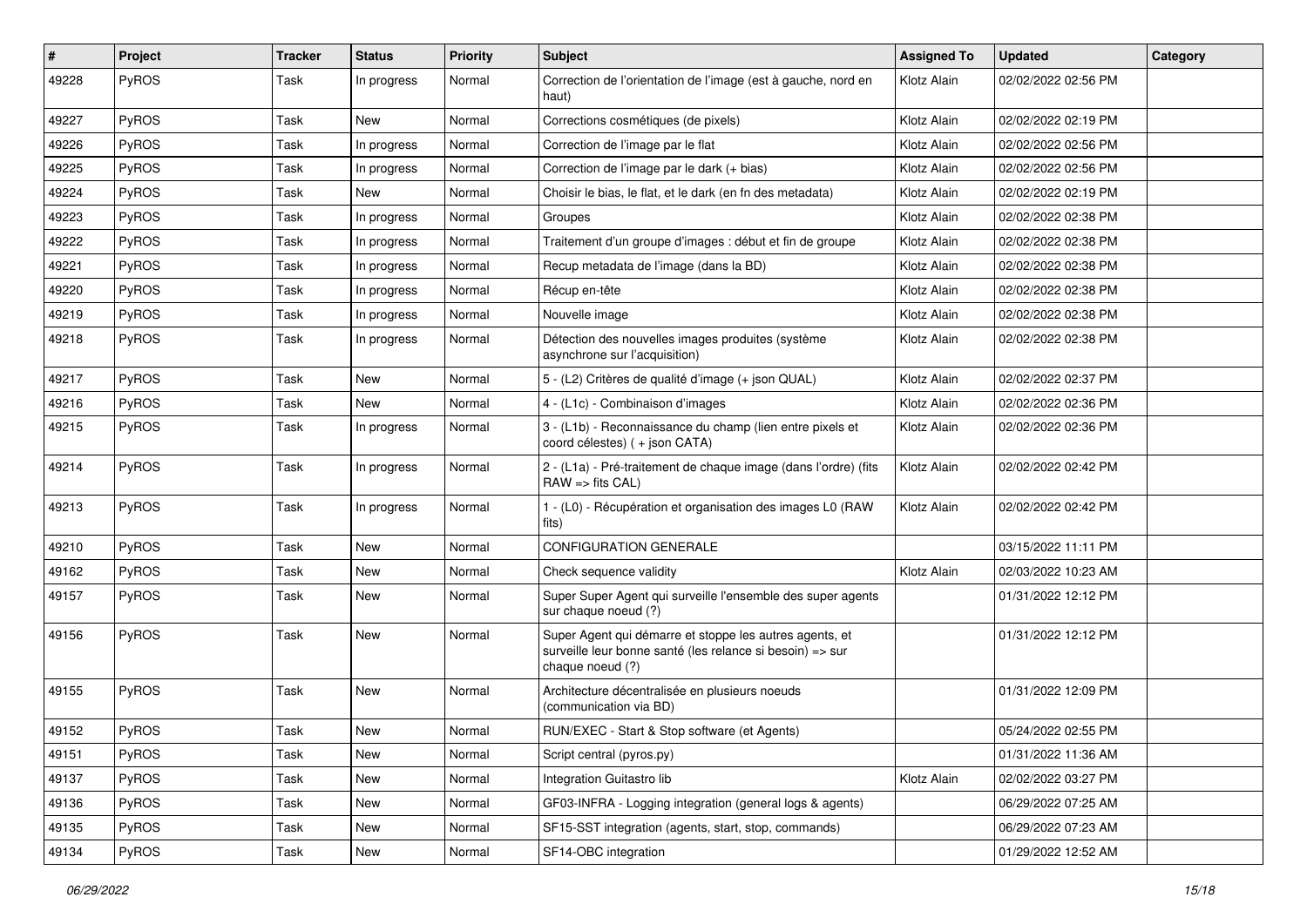| #     | <b>Project</b> | <b>Tracker</b> | <b>Status</b> | <b>Priority</b> | <b>Subject</b>                                                                             | <b>Assigned To</b>   | <b>Updated</b>      | Category |
|-------|----------------|----------------|---------------|-----------------|--------------------------------------------------------------------------------------------|----------------------|---------------------|----------|
| 49133 | PyROS          | Task           | New           | Normal          | SF13-IAF integration                                                                       |                      | 01/29/2022 12:47 AM |          |
| 49132 | PyROS          | Task           | <b>New</b>    | Normal          | SF12-IAN integration                                                                       |                      | 01/29/2022 12:48 AM |          |
| 49131 | PyROS          | Task           | New           | Normal          | SF11-IPC integration                                                                       |                      | 01/29/2022 12:46 AM |          |
| 49130 | PyROS          | Task           | New           | Normal          | SF10-CAL integration                                                                       |                      | 01/29/2022 12:46 AM |          |
| 49129 | PyROS          | Task           | <b>New</b>    | Normal          | SF09-CMC integration                                                                       |                      | 01/29/2022 12:46 AM |          |
| 49128 | PyROS          | Task           | New           | Normal          | SF08-EXE integration                                                                       |                      | 01/29/2022 12:45 AM |          |
| 49127 | PyROS          | Task           | <b>New</b>    | Normal          | SF07-PLN integration                                                                       |                      | 01/29/2022 12:45 AM |          |
| 49126 | PyROS          | Task           | New           | Normal          | SF06-ALR integration                                                                       |                      | 01/29/2022 12:45 AM |          |
| 49125 | PyROS          | Task           | New           | Normal          | SF05-SEQ integration                                                                       |                      | 03/15/2022 11:03 PM |          |
| 49124 | PyROS          | Task           | <b>New</b>    | Normal          | SF04-SPV integration (AgentMajordome)                                                      |                      | 06/29/2022 07:21 AM |          |
| 49123 | <b>PyROS</b>   | Task           | <b>New</b>    | Normal          | SF03-ENV integration                                                                       |                      | 06/29/2022 07:20 AM |          |
| 49122 | PyROS          | Task           | New           | Normal          | SF02-SCP integration                                                                       |                      | 01/29/2022 12:50 AM |          |
| 49121 | PyROS          | Task           | New           | Normal          | SF01-USR integration                                                                       |                      | 01/29/2022 12:50 AM |          |
| 49120 | PyROS          | Task           | <b>New</b>    | Normal          | General Design (structure, design, responsive, CSS)                                        |                      | 06/29/2022 07:18 AM |          |
| 48307 | PyROS          | Task           | <b>New</b>    | Normal          | Send, Receive, and Process Commands (Agent <= > Agent)                                     |                      | 06/29/2022 07:33 AM |          |
| 48290 | PyROS          | Task           | New           | Normal          | Auto mode                                                                                  |                      | 12/14/2021 12:35 PM |          |
| 48289 | PyROS          | Task           | New           | Normal          | Entity (AgentDevice class)                                                                 |                      | 12/14/2021 12:32 PM |          |
| 48288 | PyROS          | Task           | New           | Normal          | Entity (DeviceController class)                                                            |                      | 12/14/2021 12:31 PM |          |
| 48285 | PyROS          | Task           | New           | Normal          | Lancement auto et gestion du DeviceController associé                                      |                      | 12/14/2021 12:22 PM |          |
| 48284 | PyROS          | Task           | New           | Normal          | Lancement auto et gestion des Components associés (qui sont<br>aussi des DeviceController) |                      | 12/14/2021 12:20 PM |          |
| 48279 | PyROS          | Task           | New           | Normal          | General LOGGING (fichiers texte, écran en mode debug)                                      |                      | 03/16/2022 04:45 PM |          |
| 48276 | PyROS          | Task           | <b>New</b>    | Normal          | Scripts d'installation docker                                                              |                      | 12/14/2021 11:44 AM |          |
| 48275 | <b>PyROS</b>   | Task           | New           | Normal          | version PROD TNC Nouvelle Calédonie - instance docker de<br>production sur site final      |                      | 12/14/2021 11:42 AM |          |
| 48274 | PyROS          | Task           | <b>New</b>    | Normal          | version TEST TNC France - instance docker de test en France                                |                      | 12/14/2021 11:42 AM |          |
| 48273 | PyROS          | Task           | New           | Normal          | version DEV guitalens - instance docker sur serveur guitalens                              |                      | 12/14/2021 11:46 AM |          |
| 48270 | PyROS          | Task           | New           | Normal          | SCRIPT INSTALL/UPDATE (PYROS/pyros.py) (uniquement<br>pour la partie install & update)     |                      | 02/23/2022 05:57 PM |          |
| 48259 | PyROS          | Task           | In progress   | Normal          | EXPORT (Download) as a text file (YAML)                                                    | Koralewski<br>Alexis | 02/23/2022 10:45 AM |          |
| 48250 | PyROS          | Task           | In progress   | Normal          | <b>DELETE</b>                                                                              | Koralewski<br>Alexis | 02/21/2022 03:38 PM |          |
| 47447 | PyROS          | Task           | New           | Normal          | (F05) ACTIONS (CRUD), VIEWS, and AUTHORIZATIONS                                            |                      | 02/23/2022 10:45 AM |          |
| 47446 | PyROS          | Task           | New           | Normal          | <b>DOSSIER SSI</b>                                                                         |                      | 10/11/2021 11:32 AM |          |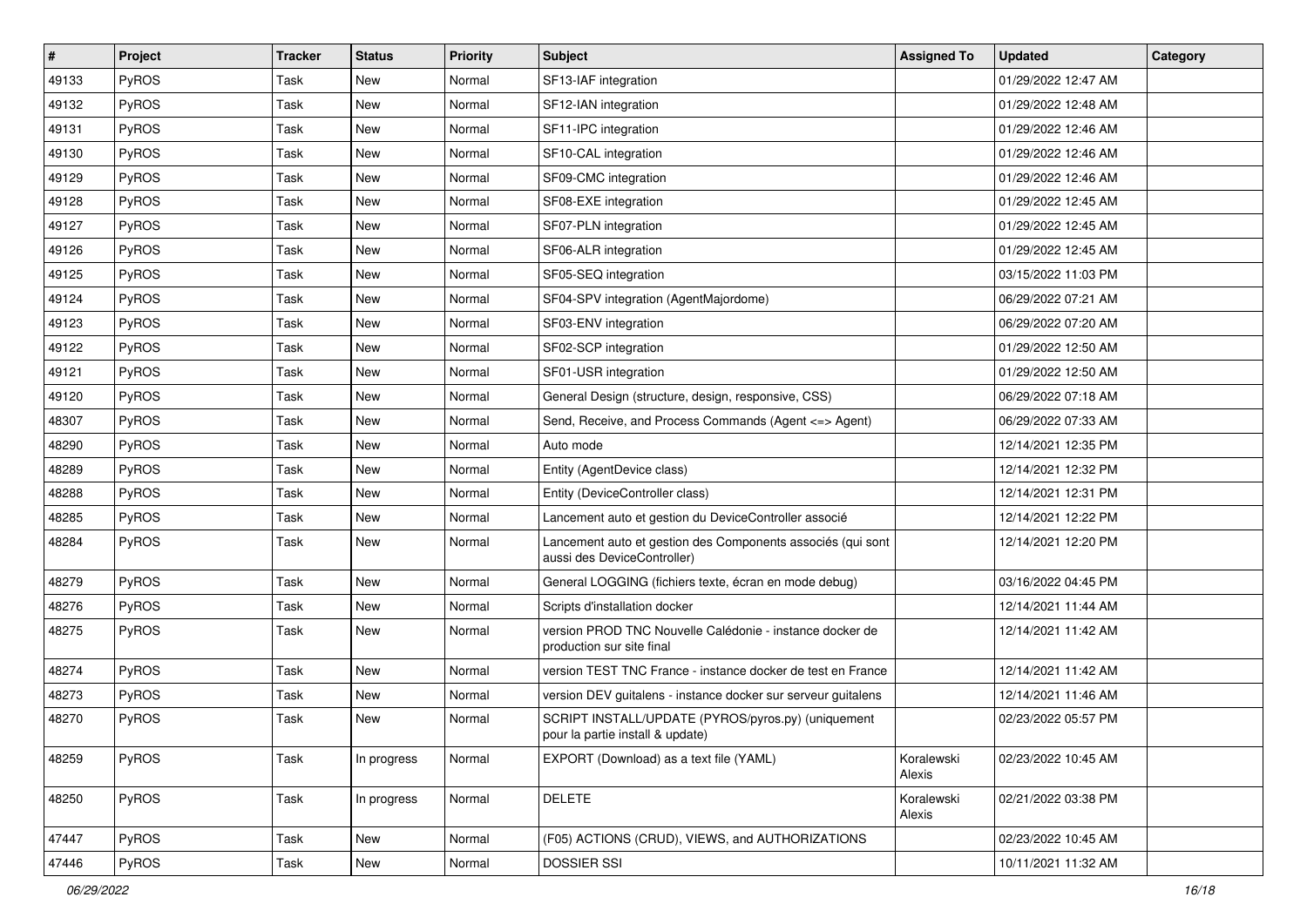| $\vert$ # | Project      | <b>Tracker</b> | <b>Status</b> | <b>Priority</b> | <b>Subject</b>                                                                              | <b>Assigned To</b> | <b>Updated</b>      | Category |
|-----------|--------------|----------------|---------------|-----------------|---------------------------------------------------------------------------------------------|--------------------|---------------------|----------|
| 47445     | PyROS        | Task           | New           | Normal          | CAHIER DE RECETTE (NC)                                                                      |                    | 10/11/2021 11:31 AM |          |
| 47444     | PyROS        | Task           | New           | Normal          | MANUELS UTILISATION, INSTALLATION, ET<br><b>MAINTENANCE</b>                                 |                    | 10/11/2021 11:31 AM |          |
| 47443     | PyROS        | Task           | New           | Normal          | RAPPORT DES TESTS & VALIDATIONS (application du plan<br>de test)                            |                    | 10/11/2021 11:31 AM |          |
| 47442     | <b>PyROS</b> | Task           | New           | Normal          | PLAN DE TESTS ET DE VALIDATIONS                                                             |                    | 10/11/2021 11:33 AM |          |
| 47441     | PyROS        | Task           | <b>New</b>    | Normal          | DOSSIER DE DÉFINITION                                                                       |                    | 10/11/2021 11:32 AM |          |
| 47440     | PyROS        | Task           | New           | Normal          | <b>LIVRABLES</b>                                                                            |                    | 10/11/2021 11:29 AM |          |
| 47439     | PyROS        | Task           | New           | Normal          | PA et PK CNES                                                                               |                    | 01/31/2022 11:29 AM |          |
| 47438     | PyROS        | Task           | New           | Normal          | PK5 (2023-06) - Doc LIVRABLES (et Présentations)                                            |                    | 10/11/2021 11:26 AM |          |
| 47437     | <b>PyROS</b> | Task           | New           | Normal          | PA4.1 (2023-05) - Présentations et Rapport Avancement                                       |                    | 10/11/2021 11:25 AM |          |
| 47436     | PyROS        | Task           | New           | Normal          | PK4 (2023-02) - Doc LIVRABLES (et Présentations)                                            |                    | 10/11/2021 11:23 AM |          |
| 47435     | PyROS        | Task           | New           | Normal          | PA3.2 (2023-02) - Présentations et Rapport Avancement                                       |                    | 10/11/2021 11:22 AM |          |
| 47433     | <b>PyROS</b> | Task           | New           | Normal          | PA3.1 (2023-01) - Présentations et Rapport Avancement                                       |                    | 10/11/2021 11:22 AM |          |
| 47432     | PyROS        | Task           | New           | Normal          | PK3 (2023-01) - Doc LIVRABLES (et Présentations)                                            |                    | 10/11/2021 11:20 AM |          |
| 47431     | PyROS        | Task           | New           | Normal          | PA2.2 (2022-10) - Présentations et Rapport Avancement                                       |                    | 10/11/2021 11:19 AM |          |
| 47430     | PyROS        | Task           | New           | Normal          | PA2.1 (2022-08) - Présentations et Rapport Avancement                                       |                    | 10/11/2021 11:18 AM |          |
| 47428     | PyROS        | Task           | New           | Normal          | PK2 (2022-06) - Présentations + RA + Doc LIVRABLES                                          |                    | 01/31/2022 11:34 AM |          |
| 47419     | <b>PyROS</b> | Task           | New           | Normal          | F16 FUNCTIONAL Tests                                                                        |                    | 10/11/2021 10:11 AM |          |
| 47418     | PyROS        | Task           | <b>New</b>    | Normal          | F15 FUNCTIONAL Tests                                                                        |                    | 10/11/2021 10:11 AM |          |
| 47416     | PyROS        | Task           | New           | Normal          | F13 FUNCTIONAL Tests                                                                        |                    | 10/11/2021 10:11 AM |          |
| 47415     | PyROS        | Task           | New           | Normal          | F12 FUNCTIONAL Tests                                                                        |                    | 10/11/2021 10:11 AM |          |
| 47414     | PyROS        | Task           | New           | Normal          | F11 FUNCTIONAL Tests                                                                        |                    | 10/11/2021 10:10 AM |          |
| 47413     | PyROS        | Task           | New           | Normal          | F10 FUNCTIONAL Tests                                                                        |                    | 10/11/2021 10:10 AM |          |
| 47412     | PyROS        | Task           | In progress   | Normal          | F09 Tests                                                                                   |                    | 10/12/2021 03:01 PM |          |
| 47411     | PyROS        | Task           | New           | Normal          | F08 FUNCTIONAL Tests                                                                        |                    | 10/11/2021 10:10 AM |          |
| 47410     | PyROS        | Task           | New           | Normal          | <b>F07 FUNCTIONAL Tests</b>                                                                 |                    | 10/11/2021 10:10 AM |          |
| 47409     | PyROS        | Task           | New           | Normal          | F06 FUNCTIONAL Tests                                                                        |                    | 10/11/2021 10:10 AM |          |
| 47408     | PyROS        | Task           | In progress   | Normal          | F05 Tests                                                                                   |                    | 10/12/2021 03:00 PM |          |
| 47407     | PyROS        | Task           | In progress   | Normal          | F04 Tests                                                                                   |                    | 10/12/2021 03:00 PM |          |
| 47406     | PyROS        | Task           | In progress   | Normal          | F03 Tests                                                                                   |                    | 10/12/2021 03:00 PM |          |
| 47405     | PyROS        | Task           | In progress   | Normal          | F02 Tests                                                                                   |                    | 10/12/2021 02:59 PM |          |
| 47403     | PyROS        | Task           | New           | Normal          | HIGH LEVEL FUNCTION TESTS - Transversal functionalities<br>TESTs involving several features |                    | 10/11/2021 10:08 AM |          |